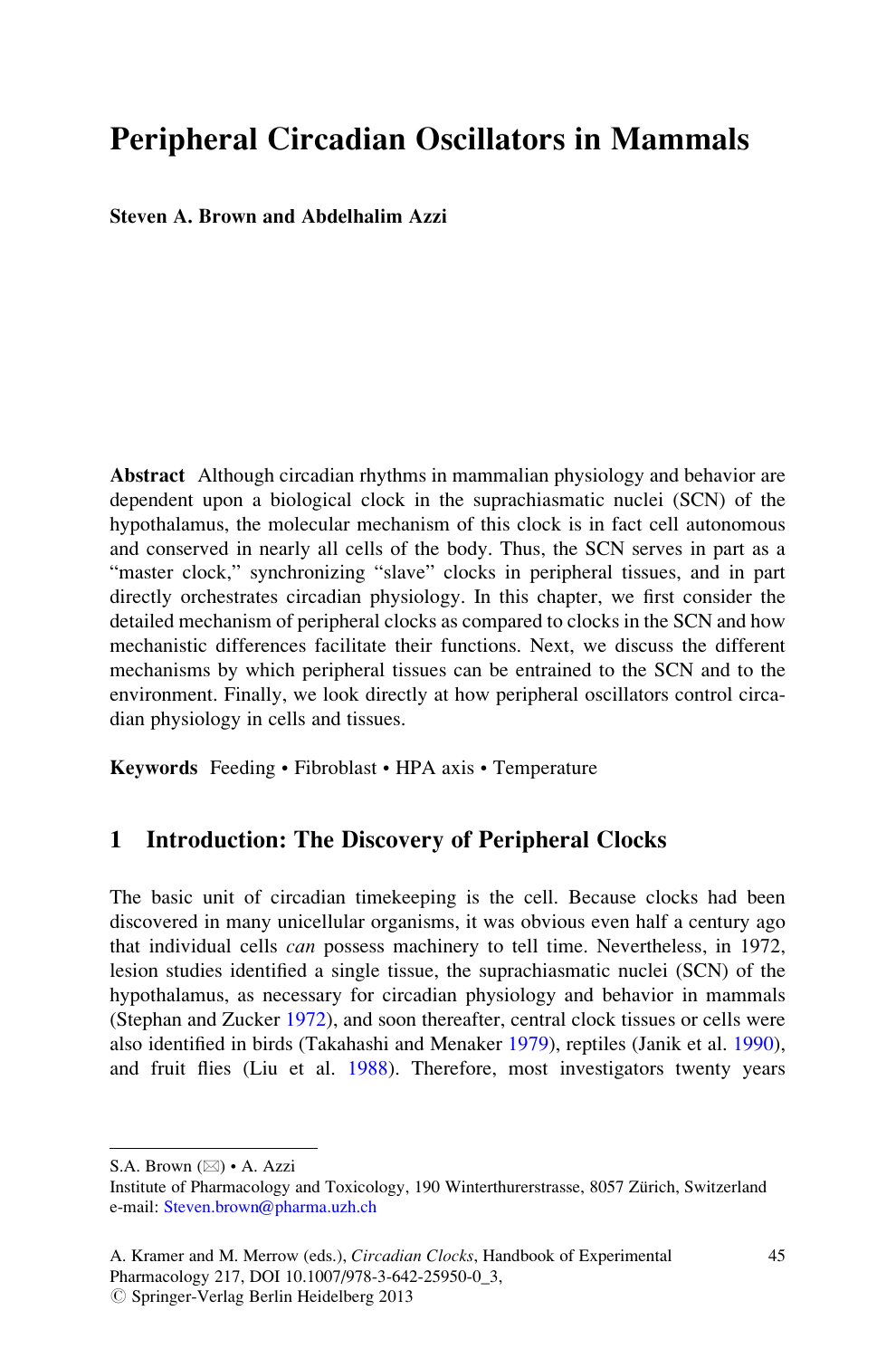ago imagined a centralized circadian timekeeping system through which signals from a master clock tissue orchestrated different diurnal processes in metazoans (Kawamura and Ibuka [1978\)](#page-17-0).

The discovery of specific clock genes expressed in most cells created the possibility and the motivation to question this hypothesis. If clock function were based upon feedback loops of transcriptional repression (Hardin et al. [1990\)](#page-17-0) and the genes and proteins involved in this mechanism were conserved in all metazoans and present in all tissues, then it would be possible to envision cell-autonomous clocks even in highly complex organisms. Indeed, in 1995, Welsh and colleagues showed that dispersed neurons of the suprachiasmatic nucleus each contained independently ticking clocks, as evinced by slightly different period lengths of spontaneous electrical activity. Timekeeping continued even when this electrical activity was blocked (Welsh et al. [1995\)](#page-21-0). Similar clocks were also found in cultured retina (Tosini and Menaker [1996](#page-20-0)). Hence, in mammals as in bacteria, circadian timekeeping could be cell autonomous.

The finding of clock genes also permitted the invention of new technologies to probe clock function at a molecular level. By creating DNA "reporters" that use clock gene sequences to drive expression of bioluminescent or fluorescent proteins in individual cells, investigators could for the first time ask about clock gene function in different parts of an organism separately and noninvasively. Such a technology applied to fruit flies showed that different fly pieces contained autonomous clocks that functioned independently of "master clock" pacemaker neurons in the fly head (Plautz et al. [1997\)](#page-19-0), and even cultured mammalian skin fibroblast cells contained autonomous clocks that tick in culture, completely independent of the SCN (Balsalobre et al. [1998\)](#page-15-0).

The existence of peripheral clocks not only proved a significant boon to the understanding of clock mechanisms – now they could be studied in culture or in easily accessible tissues (Cuninkova and Brown [2008](#page-16-0)) – but also provoked a paradigm shift: maybe master clock tissues served not to send separate signals for different aspects of physiology but rather to synchronize peripheral clocks in other tissues, which in turn autonomously controlled circadian physiology.

The last decade has shown that both purely centralized and purely peripheral models are too simple. In reality, some aspects of mammalian physiology are controlled by peripheral clocks and others directly by central signals. Similarly, peripheral clocks sometimes accept signals from the SCN and sometimes take cues directly from their environment, and their entrainment has proven to be a web of both direct and indirect signals that can even vary from tissue to tissue. In this chapter, we shall begin by considering the molecular mechanisms of peripheral clocks and their similarities and differences to central clocks. Subsequently, we consider the mechanisms by which they are entrained and finally the complex physiology that they control in mammals.

#### 2 Peripheral Clock Mechanisms

As a whole, the mechanism of circadian clocks in peripheral cells is remarkably similar to that of the "master" clock in SCN cells. For example, in humans, circadian period length measured in peripheral skin fibroblasts in vitro is directly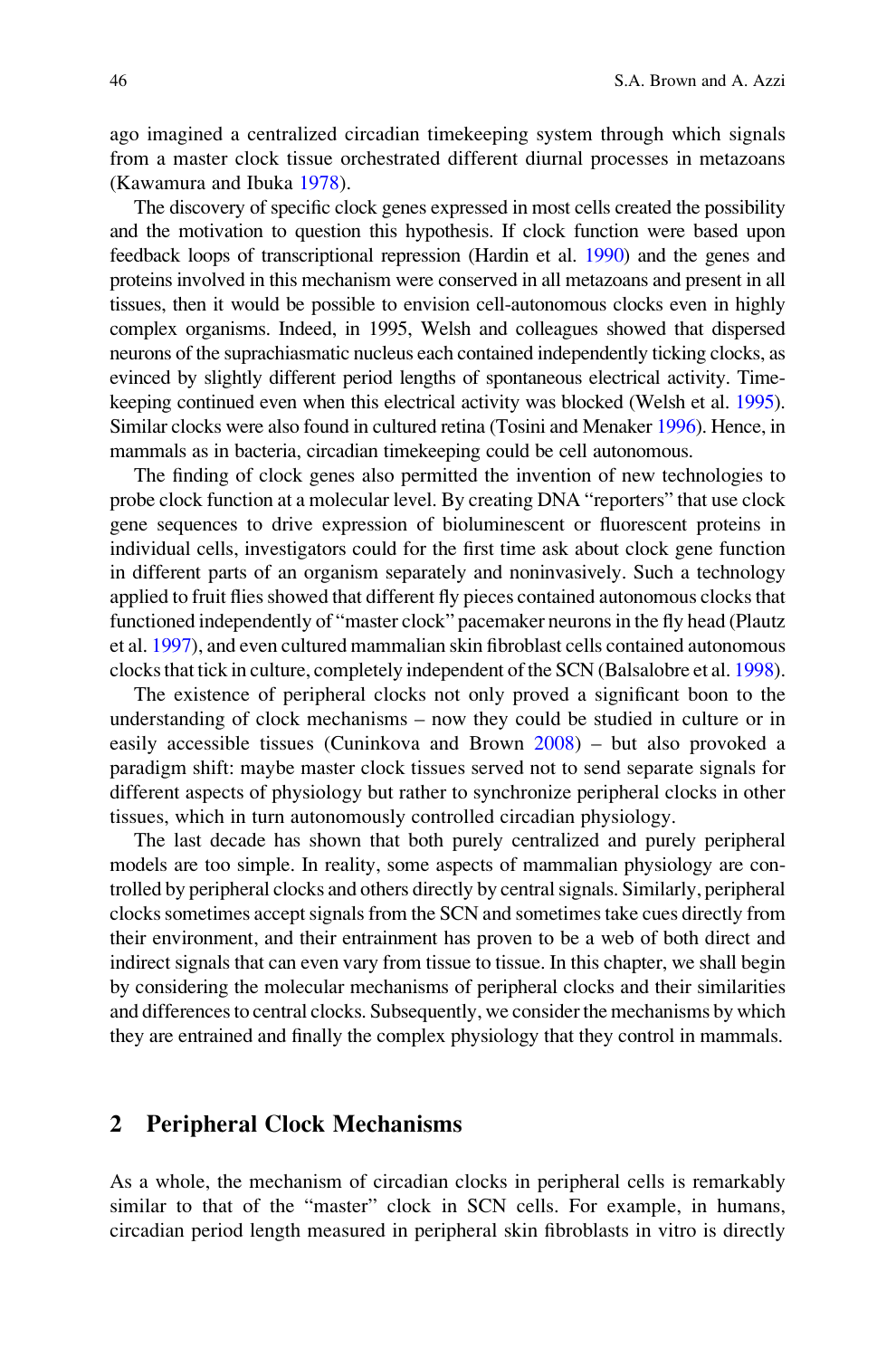proportional to the circadian period of SCN-controlled behavior in the same subjects (Pagani et al. [2010\)](#page-19-0). Moreover, analysis of peripheral and central clocks in mice deficient for individual clock proteins showed clearly that the broad outline of clock mechanism is the same in fibroblasts as in SCN (Yagita et al. [2001](#page-21-0)): feedback loops of transcription, translation, and posttranslational modification control most studied aspects of cellular circadian physiology.

As described in previous chapters, these loops are thought to be based upon a set of transcriptional activators (the CLOCK and BMAL1 proteins), which activate a set of repressor genes (the period loci Per1-3 and cryptochrome loci Cry1-2), whose protein products repress their own transcription. In a separate loop, the nuclear receptor ROR and REV-ERB proteins activate and repress the Bmal1 gene, respectively. Connecting these loops, the  $Rev-Erb\alpha$  gene is itself regulated by CLOCK and BMAL1. (See Buhr and Takahashi [2013\)](#page-16-0) for a detailed and referenced description of these molecular mechanisms.) In spite of this close overall similarity, on the level of gene expression, the cell-autonomous clocks ticking in each tissue have a slightly different set of core and associated clock loci directly involved in their timekeeping mechanism, and these differences have significant ramifications for the physiology that they direct.

# 2.1 Complements of Clock Genes and Proteins Vary from Tissue to Tissue

Although most identified "core clock genes" are present in most tissues, in some cases homologous genes assume different tissue-specific functions. For example, a deletion of one of the three mammalian period homologs, Per3, has only the subtlest of effects on the central clock mechanism (Shearman et al. [2000\)](#page-20-0). However, some specific peripheral tissues like pituitary, liver, and aorta show a pronounced effect of Per3 deletion on clock period length in tissue explants and clock phase in vivo (Pendergast et al. [2011\)](#page-19-0). Therefore, it is likely that PER3 plays an important role in clock mechanism in some tissues but is redundant in others.

A similar functional overlap exists between CLOCK and its homolog NPAS2. In the SCN, loss of CLOCK protein is probably compensated by the presence of NPAS2, so that mice deficient for the *Clock* gene are behaviorally rhythmic (Debruyne et al. [2006](#page-16-0)), but in most peripheral tissues, CLOCK deletion leads to arhythmicity of circadian oscillators in tissue explants (DeBruyne et al. [2007a](#page-16-0), [2007b\)](#page-16-0) as well as in vivo (Dallmann et al. unpublished). In reverse, NPAS2 is believed to be important for the clock in the forebrain (Reick et al. [2001\)](#page-19-0).

In addition, various auxiliary factors can play important tissue-specific roles in clock function. For example, oligophrenin 1 appears to regulate circadian oscillations in the hippocampus by interacting with  $REV-ERB\alpha$  and modifying its transcriptional repression activity (Valnegri et al. [2011\)](#page-21-0). Similarly, the two isoforms of AMP kinase (which are thought to phosphorylate CRY proteins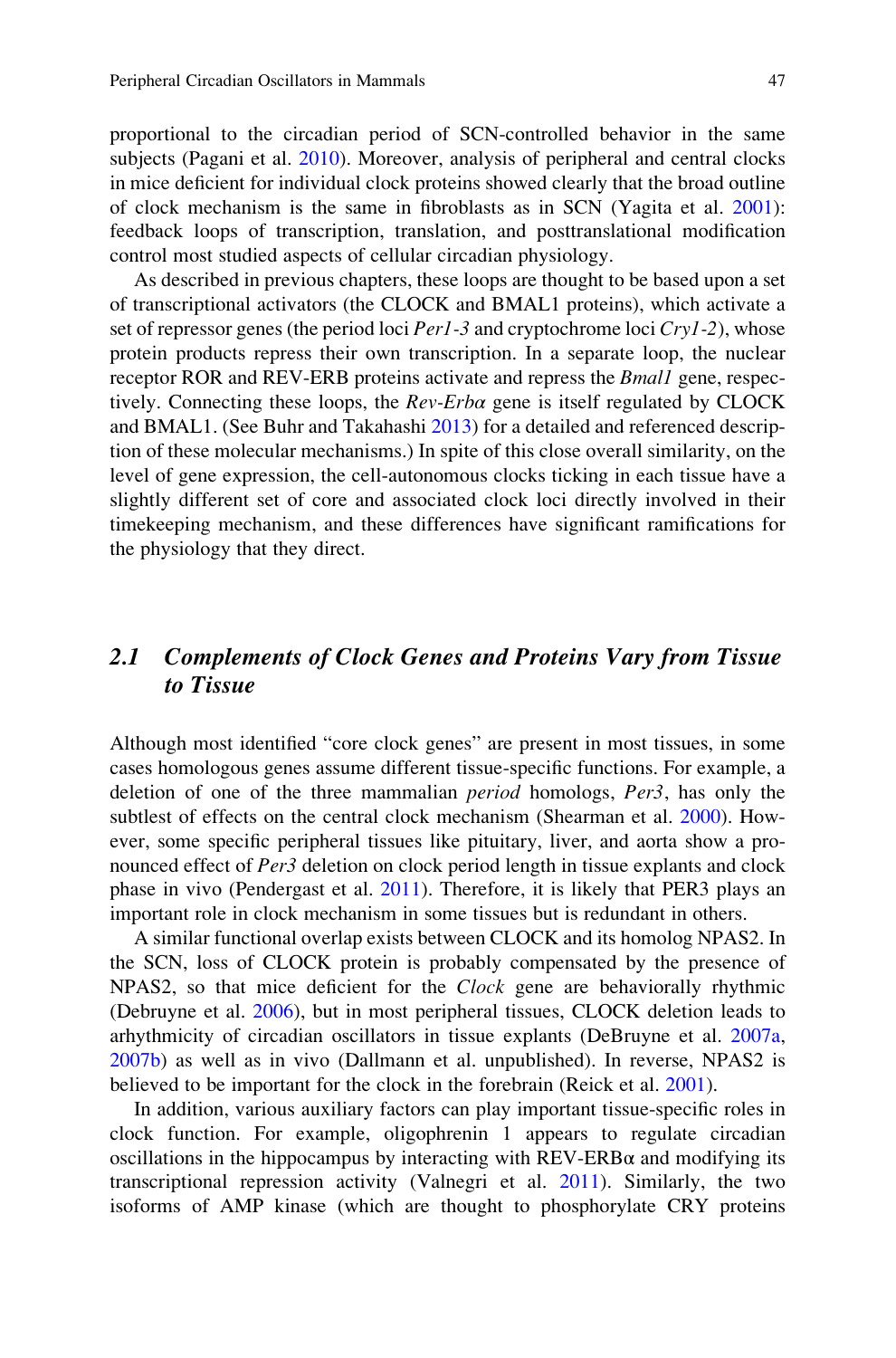(Lamia et al. [2009](#page-18-0))) have dramatic but tissue-specific effects upon circadian oscillator function (Um et al. [2011](#page-21-0)). Finally, a range of nuclear receptor proteins can interact with clock proteins such as  $REV-ERB\alpha$  (itself a nuclear receptor) and PERs (Schmutz et al. [2010](#page-20-0)), and the tissue-specific distribution of such receptors likely leads to tissue-specific differences in circadian function (Teboul et al. [2009\)](#page-20-0).

More broadly, both in vivo and in vitro, different mouse tissues show different circadian phases in tissue explants (Yamazaki et al. [2000](#page-21-0); Yoo et al. [2004](#page-21-0)). While a portion of this variation is undoubtedly due to differences in entrainment signals, another portion is probably due to intrinsic variation in period from tissue to tissue  $$ with shorter periods leading to earlier phases. For example, a five-hour phase difference is observable between liver and spleen, and nearly eight hours between liver and gonadal adipose tissue. Supporting a tissue-intrinsic mechanism for these phase differences, free-running period in tissue explants differed by 2–4 hours between liver and the other two tissues (Pendergast et al. [2012](#page-19-0)), again pointing to subtle tissue-specific differences in free-running clock mechanism. Intriguingly, testis is the only mammalian tissue that, so far, has not been shown to harbor a selfsustained clock (Alvarez et al. [2003\)](#page-15-0).

These results demonstrate that each tissue can have its own complement of core clock genes that may vary in abundance or function. This sometimes subtle variation could lead to pronounced tissue specificity in clock-controlled output genes, as discussed later.

# 2.2 Peripheral Tissues Lack Neuropeptidergic Signaling that Promotes Network Synchrony

The second major difference between central and peripheral clocks relates to their network properties. Cultured fibroblasts and tissue explants from peripheral organs like liver, spleen, kidney, heart, and lung exhibit robust circadian oscillations in gene expression, at least initially (Yamazaki et al. [2000\)](#page-21-0). However, all of these peripheral clocks have in common that their oscillations damp rapidly in culture. In contrast to peripheral tissues, SCN explants are capable of generating rhythmic gene expression and electrical activity for weeks or even years in culture. Interestingly, this damping has little to do with the cellautonomous properties of peripheral and SCN cells. For example, cultured fibroblasts show persistent oscillations in culture that exceed the robustness of individual SCN neurons (Welsh et al. [2004](#page-21-0)). In fact, even though intact SCN explants show remarkably persistent oscillations, dispersed SCN neurons show very intermittent oscillations (Webb et al. [2009\)](#page-21-0). The difference between SCN and periphery lies in coupling: whereas peripheral cells oscillate mostly independently of one another in vitro (Nagoshi et al. [2004](#page-19-0); Welsh et al. [2004\)](#page-21-0), SCN neurons possess specific mechanisms to maintain synchrony as a population and even appear to require them for stable oscillations.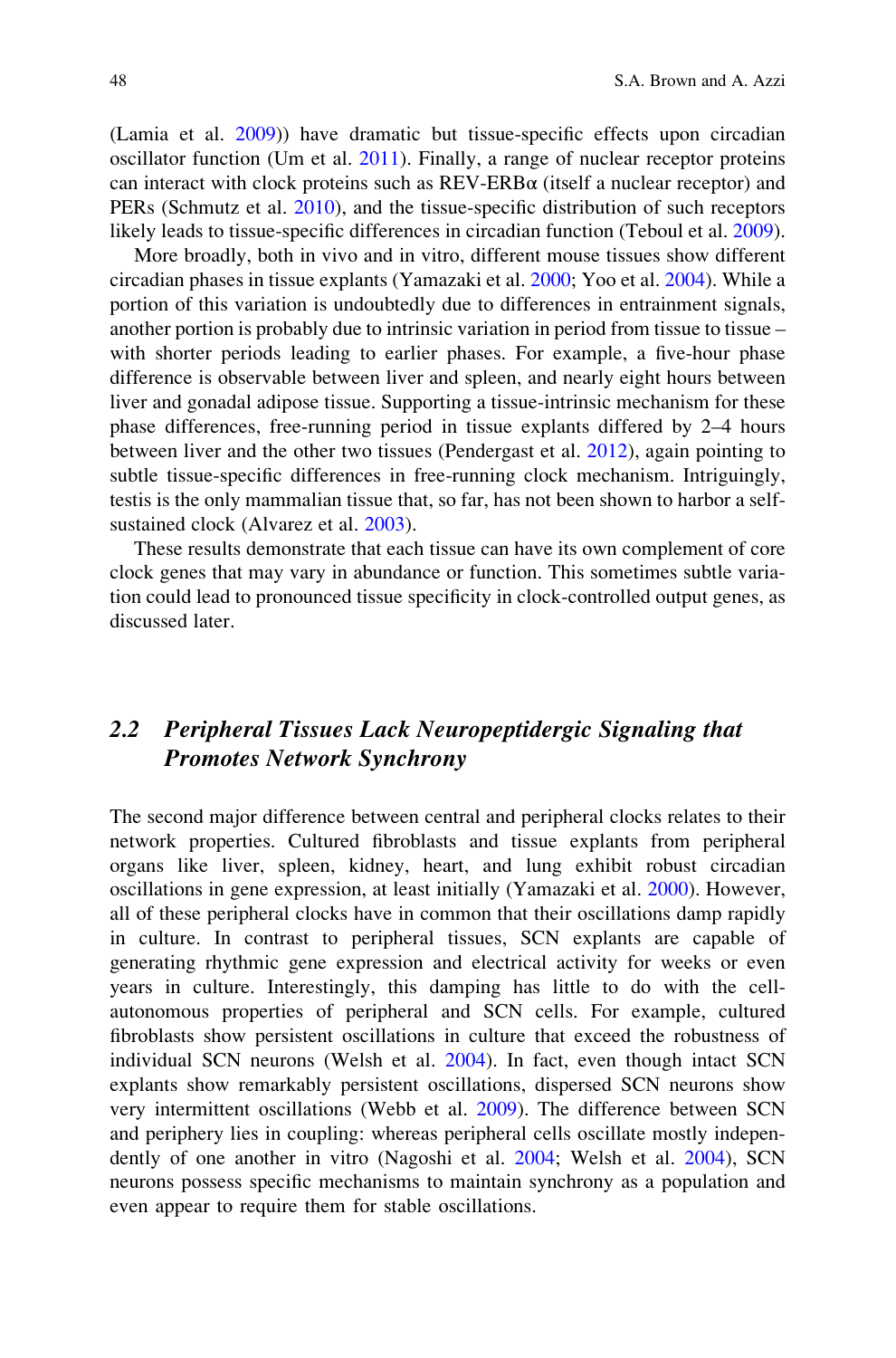Three different mechanisms appear to be used for coupling: synaptic potentials, electrical synapses, and neuropeptidergic signaling. The first two are common to most neurons: inhibition of voltage-dependent sodium channels (Welsh et al. [1995\)](#page-21-0), GABAergic signaling (Albus et al. [2005\)](#page-15-0), or gap junctions formed by connexins (Long et al. [2005](#page-18-0); Shinohara et al. [2000\)](#page-20-0) reduces the synchrony of SCN neuron populations in vitro. The third mechanism is more unique: neuropeptidergic coupling. Circadian secretion of vasoactive intestinal peptide (VIP) by a subset of SCN neurons is perceived as a paracrine timing cue by neighboring cells expressing its receptor, VPAC2. Loss of this coupling mechanism, either by ablation of VIP or of VPAC2, abolishes the circadian firing rhythm of a subset of SCN neurons, and mice harboring this mutation are therefore incapable of normal circadian rest/activity rhythms (Aton et al. [2005](#page-15-0); Colwell et al. [2003\)](#page-16-0). In total, it is likely that three neurotransmitter systems play overlapping roles in this coupling: primarily VIP, with contributions from arginine vasopressin (AVP) and gastrin releasing peptide (GRP) (Maywood et al. [2011\)](#page-18-0). Other neurotransmitter systems may also play a role through tonic signaling. For example, the PAC1 receptor is normally involved in the response of the SCN to light, but deletion of the PAC1 receptor also changes circadian expression of VIP (Georg et al. [2007](#page-17-0)).

Although circadian peptidergic signaling is so far believed to be unique to the SCN, other mechanisms are certainly present in other tissues—e.g., sodium channels in heart or gap junctions in liver—and may be useful to achieve some degree of coupling. For example, in SCN-lesioned animals, individual organs still maintain some degree of circadian synchrony in clock gene expression, although this varies both among animals and among organs (Yoo et al. [2004\)](#page-21-0). Nevertheless, it is universally accepted that this coupling is much less than in SCN. At a cellular level, there are two consequences of this lack. First, clock mechanisms in peripheral cells are more susceptible to mutation. For example, disruptions of individual nonessential clock genes have larger effects upon clock function in cultured fibroblasts than upon behavior in the same mice (Brown et al. [2005;](#page-16-0) Liu et al. [2007](#page-18-0)). This observation is clearly a consequence of greater coupling in SCN cells because larger effects can also be seen in dissociated SCN cells vs. intact slices (Liu et al. [2007\)](#page-18-0). Secondly, the lesser coupling of peripheral cells permits greater phase shifting, making peripheral oscillators less "rigid." At least in vitro, this means that clocks from peripheral tissues (e.g., lung) can entrain to more extreme zeitgeber cycles, whereas the more rigid SCN clock will instead "free run" at its own intrinsic period (Abraham et al. [2010](#page-15-0)).

#### 3 Entrainment of Peripheral Clocks

As mentioned in the previous paragraph, one consequence of mechanistic differences between oscillators in peripheral tissues and those in the SCN is variation in susceptibility to entrainment signals. Indeed, the most fundamental difference between central and peripheral oscillators lies in the signals to which they respond. A key characteristic of peripheral oscillators is their ability to respond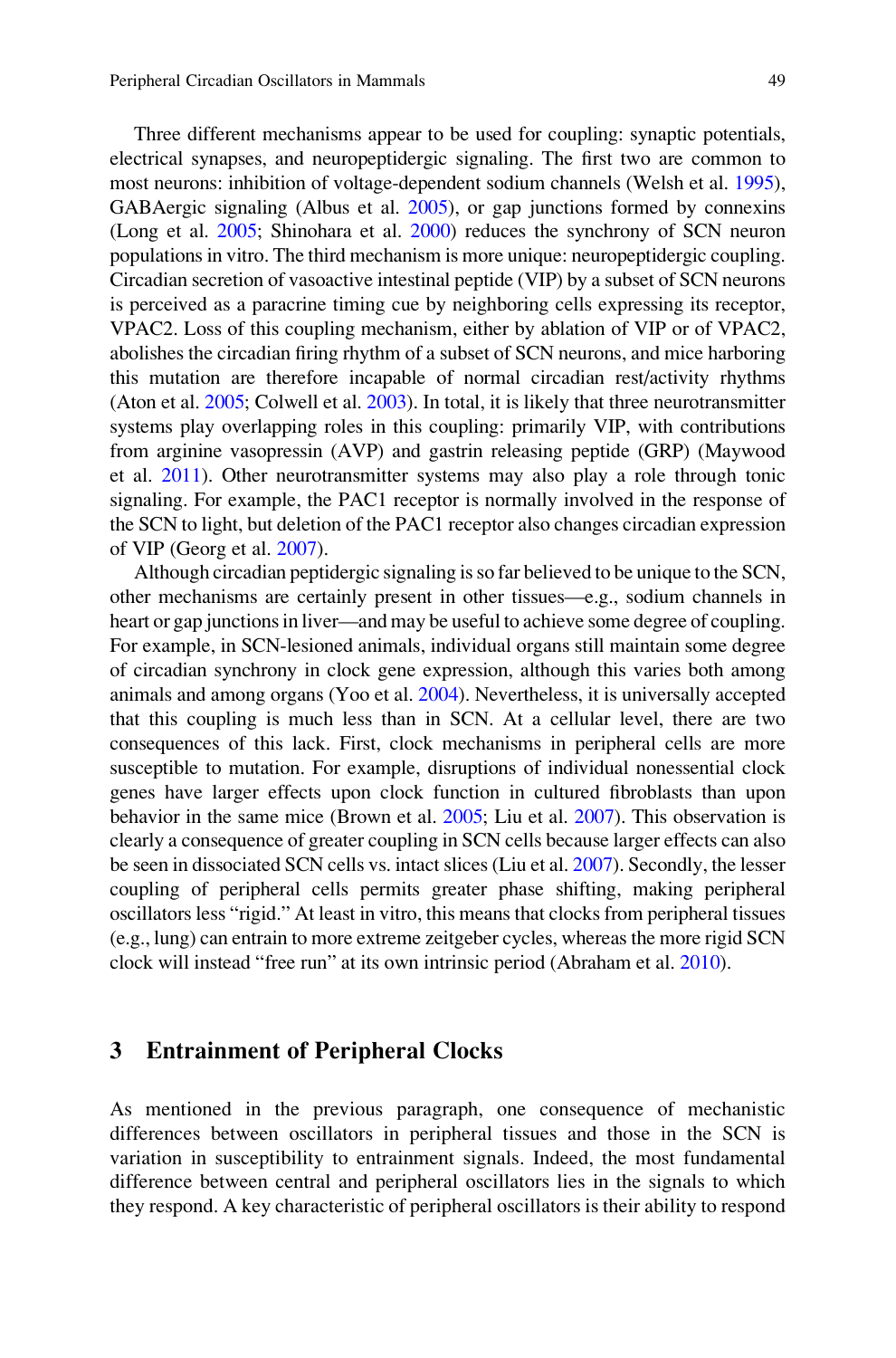

Fig. 1 Signals from SCN to peripheral oscillators. Synchronizing signals include direct nervous signals from the autonomous nervous system, neuroendocrine signals like glucocorticoids, and indirect signals such as circadian body temperature and food intake, which are both determined under normal circumstances by patterns of activity and rest (This diagram was adapted from original drawings by N. Roggli, as well as images from the Visible Human Project of the USNLM)

to SCN-driven timing signals and that of the "master clock" in the SCN is its blindness to these signals and instead its entrainment to a limited range of environmental stimuli. In general, whereas the SCN responds primarily to environmental light – a phenomenon described by Slat et al. ([2013](#page-20-0)) and Roenneberg et al. [\(2013\)](#page-20-0) – peripheral clocks are thought to respond to a complex and redundant combination of direct nervous stimuli, hormonal signals, and indirect activity-directed signals such as body temperature and the timing of food intake. These signals are described below and summarized in Fig. 1.

## 3.1 Entrainment by Direct Nervous Stimuli

SCN neurons project throughout the brain and, via their spontaneous circadian firing activity, are thought to provide signals for a wide variety of circadian behaviors. For example, projections to the subparaventricular zone (SPVZ) are responsible for circadian rhythms of locomotor activity via multiple hypothalamic arousal systems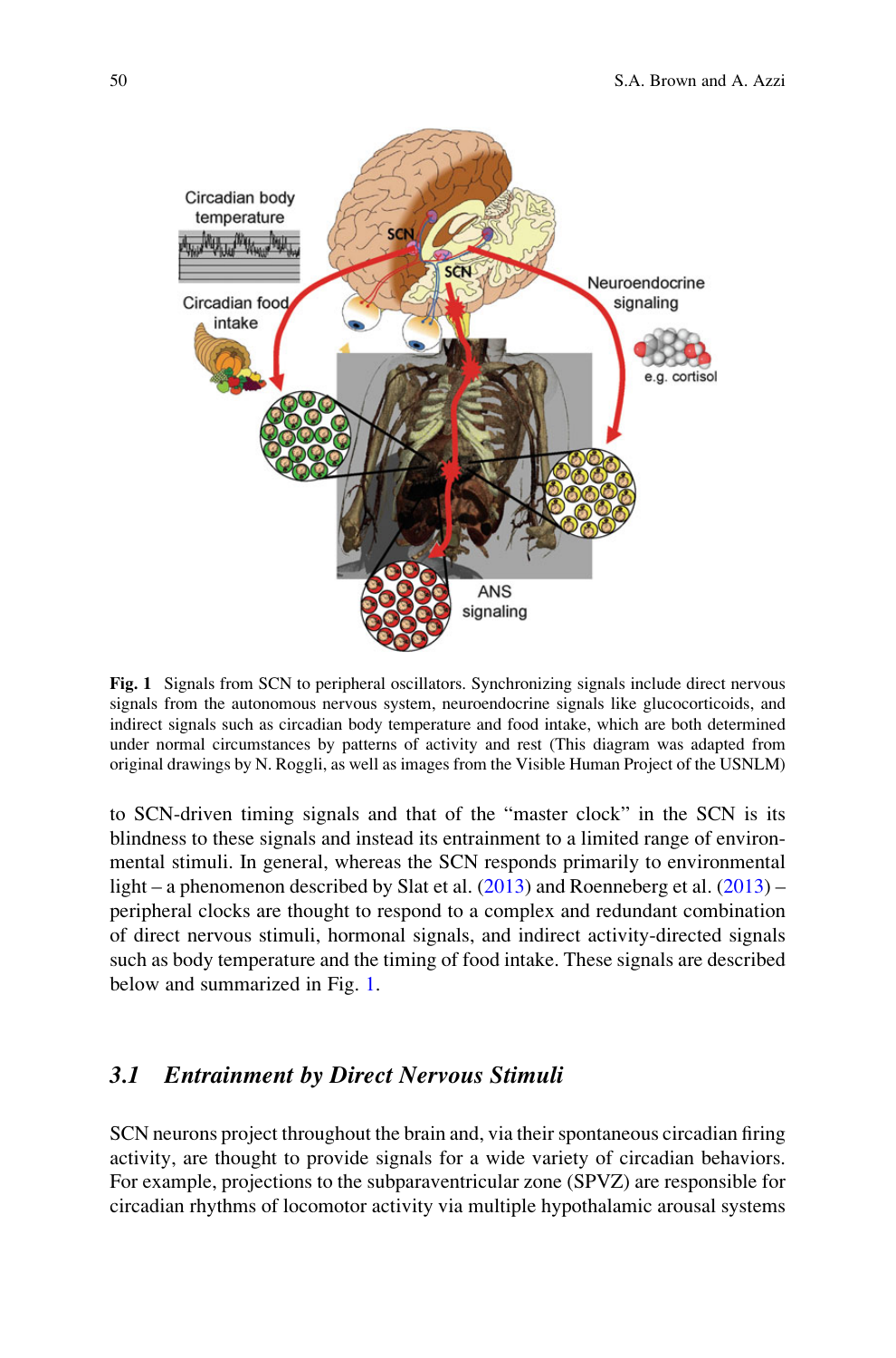(Abrahamson and Moore [2006](#page-15-0)). Similarly, reduced firing activity of the SCN during the late sleep phase directly affects osmoregulatory neurons that control vasopressin release and thereby suppress urination (Trudel and Bourque [2012](#page-20-0)). GABAergic input from the SCN to the paraventricular nucleus (PVN) controls circadian glucose production in the liver (Kalsbeek et al. [2004](#page-17-0)) and melatonin production in the pineal gland (Kalsbeek et al. [2000](#page-17-0)). An anatomically separate stimulatory output from the SCN is also necessary for correct circadian melatonin production (Perreau-Lenz et al. [2003](#page-19-0)). For the regulation of sleep and arousal, SCN projection to the locus coeruleus (LC) via the dorsomedial hypothalamus (DMH) is believed to play a central role, and LC neuronal activity displays a circadian firing rhythm (Aston-Jones et al. [2001\)](#page-15-0). For the moment, although projections from the SCN to other brain regions directly regulate neural activity in target areas, it is unclear whether they also regulate cell-autonomous circadian clocks in target cells.

Beyond the brain, the autonomous nervous system plays a direct role in communicating circadian SCN timing signals to multiple tissues. For example, from the PVN, SCN signals travel via the autonomous nervous system to the liver to control glucose production (Kalsbeek et al. [2004](#page-17-0)). A multisynaptic autonomic nervous connection also exists between SCN and heart to regulate cardiac rate in circadian fashion (Scheer et al. [2001](#page-20-0)) and to the adrenal gland to regulate both circadian and light-dependent corticosterone production (Ishida et al. [2005\)](#page-17-0). These examples are likely to represent only a small portion of physiology directly mediated by autonomous SCN connections: in total, sympathetic efferents have been documented for brown adipose tissue, thyroid gland, kidney, bladder, spleen, adrenal medulla, and adrenal cortex. Parasympathetic nervous system innervation of the thyroid, liver, pancreas, and submandibular gland has also been reported. Thus, some tissues are even innervated both sympathetically and parasympathetically by the SCN. Again, the functional implications of many of these connections are as yet uncertain (Bartness et al. [2001\)](#page-16-0).

From the literature cited above, it is clear that at least some direct nervous efferents, both sympathetic and parasympathetic, can control circadian physiology. Based upon the analysis of clock gene expression in peripheral organs of hamsters whose two suprachiasmatic nuclei showed different phases, it is also clear that such signals can also play a role in the phase entrainment of peripheral clocks in some peripheral organs, like skeletal muscle, adrenal medulla, and lung, but not in others like liver or kidney (Mahoney et al. [2010](#page-18-0)). Given the ability of several neurotransmitter classes to act via pathways that phase-shift cellular clocks (e.g., cAMP and MAP kinase cascades), such control would not be surprising. Moreover, most of the direct nervous connections studied—either through hormones or effects upon behavior—can also influence peripheral clocks indirectly, as discussed next.

#### 3.2 Entrainment by Peptides and Hormones

A second major path controlling circadian clocks is hormonal. Although nervous efferents from the SCN clearly play an important role, it has long been clear that this role is not essential, at least for the control of diurnal behavior. Lesion of the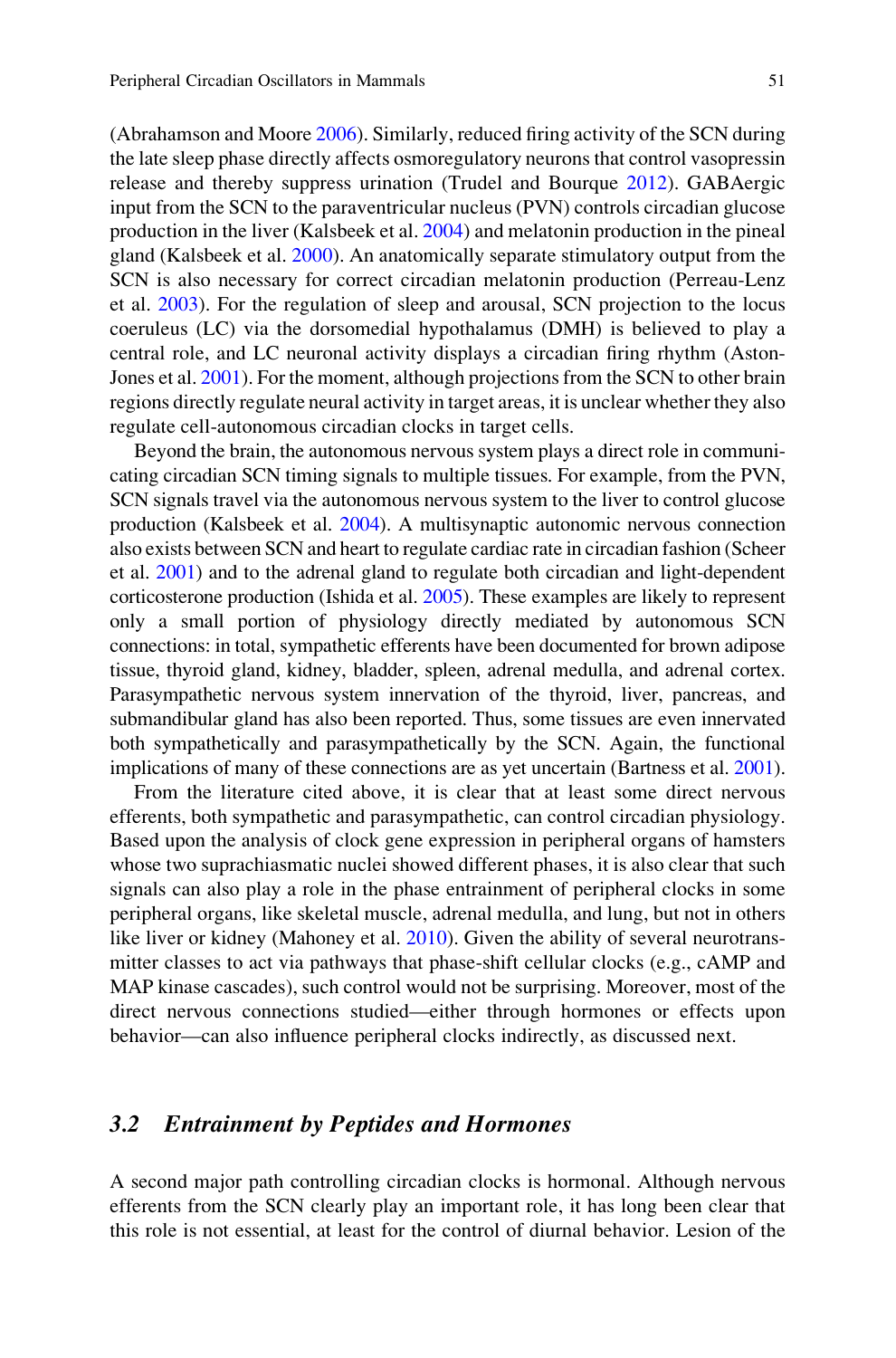SCN results in arrhythmic behavior, but implantation of fetal SCN tissue can rescue circadian locomotor activity, even when such an implant is encased in porous plastic (Silver et al. [1996\)](#page-20-0). Therefore, diffusible factors from the SCN are capable of entraining circadian behavior. So far, two diffusible timing factors have been identified: transforming growth factor alpha ( $TGF\alpha$ ) (Kramer et al. [2001](#page-18-0)) and prokineticin 2 (PK2) (Cheng et al. [2002](#page-16-0)). These signaling proteins alter locomotor activity when injected chronically into the third ventricle, and both are secreted in circadian fashion by the SCN. While neither factor directly resets peripheral clocks, their control of activity provides indirect signals that do, as discussed below. Multiple other factors might also be important: recent advances in analytical technologies have enabled direct, high-resolution peptidomic profiles of rat SCN neurons, which produce a total of 102 endogenous peptides (Lee et al. [2010](#page-18-0)).

Another way by which the SCN entrains circadian physiology and gene expression in peripheral clocks is via the pituitary–adrenocortical axis, specifically via glucocorticoids, a class of steroid hormones that bind to the glucocorticoid receptor (GR). These hormones are secreted in daily fashion, and their receptors (GR) are expressed in most peripheral cell types, but not in SCN neurons. In addition to the critical role that glucocorticoids play in metabolism, it has been shown that in vitro and in vivo application of the glucocorticoid analog dexamethasone induces Per1 expression in RAT1 fibroblasts and shifts or resets the phase of circadian gene expression in peripheral tissues but not SCN. Glucocorticoids are redundant with other timing signals because mice lacking GR in the liver still express genes in circadian manner in this organ (Balsalobre et al. [2000a\)](#page-15-0).

Beyond glucocorticoids, at least in vitro, input to three other classes of signaling pathways has been identified as capable of independently phase-shifting peripheral circadian clocks: cAMP and MAP kinases, protein kinase C, and calcium signaling (Balsalobre et al. [2000b](#page-15-0)). Multiple signaling agents acting through these pathways have been shown to induce and synchronize circadian clocks in vitro, including endothelin-1 (Yagita et al. [2001](#page-21-0)), fibroblast growth factor, epidermal growth factor (Akashi and Nishida [2000\)](#page-15-0), forskolin (Yagita and Okamura [2000](#page-21-0)), glucose (Hirota et al. [2002\)](#page-17-0), and prostaglandin E2 (Tsuchiya et al. [2005](#page-20-0)). Based upon different phase shifting profiles, these various agents appear to intersect the known circadian clockwork in at least two different nodes, one showing rapid induction of the clock gene Per1 and the other slow and weak induction of it (Izumo et al. [2006\)](#page-17-0).

How this myriad of signals controls circadian phase in peripheral oscillators in vivo is until now unclear: only prostaglandin E2 and dexamethasone have been shown to shift circadian clocks acutely in peripheral organs when injected into mice (Balsalobre et al. [2000b;](#page-15-0) Tsuchiya et al. [2005](#page-20-0)), and all implicated pathways are essential for proper development, rendering conventional loss-of-function studies difficult. Nevertheless, in the case of glucocorticoid signaling, conditional and tissuespecific disruptions have allowed investigators to show unambiguously that glucocorticoid signaling plays an important role in the timing of circadian physiology, gene expression, and clock phase, especially in the liver (Kornmann et al. [2007;](#page-18-0) Reddy et al. [2007](#page-19-0)). Similar approaches with other signaling pathways should yield important information about roles of other hormone-dependent signaling cascades in peripheral circadian physiology.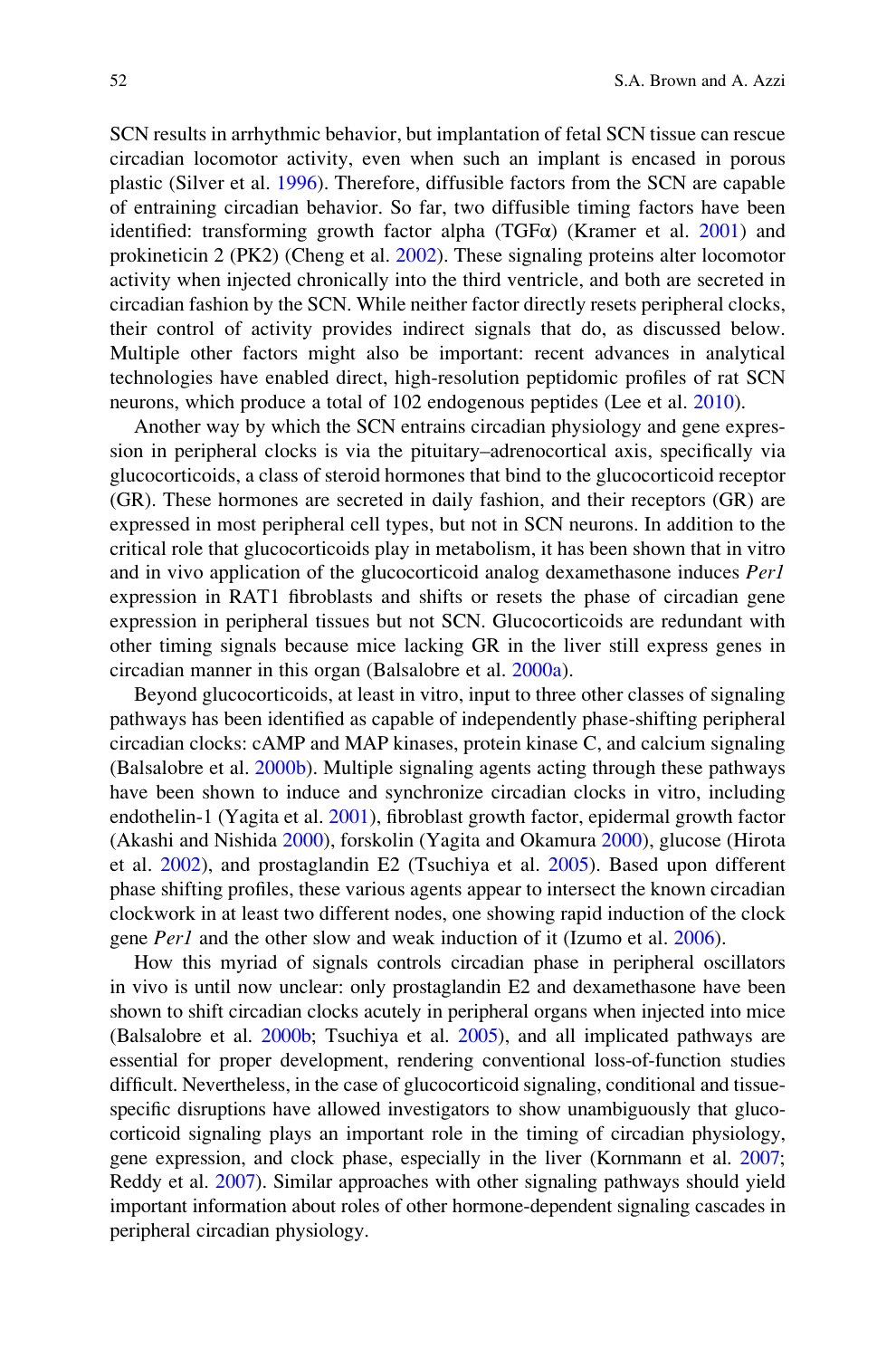#### 3.3 Entrainment by Indirect Cues: Temperature and Feeding

In addition to direct cascades leading from the SCN to entrain peripheral clocks, there exist two important indirect cues that arise as a consequence of circadian behavior: temperature and food intake. Even in homeotherms such as mammals, circadian rhythms of activity and metabolism direct subtle fluctuations in body temperature (1–4 degrees Celsius, depending upon the organism). Both in cells and in living mammals, these rhythms are sufficient to entrain peripheral circadian oscillators (Abraham et al. [2010](#page-15-0); Brown et al. [2002](#page-16-0); Buhr et al. [2010\)](#page-16-0), possibly via circadian oscillations in the activation of the same transcription factors that regulate the response of cells to acute heat shock (Reinke et al. [2008](#page-19-0)).

Similarly, patterns of feeding can directly entrain clocks in peripheral organs: inversion of the timing of food availability will inverse the timing of peripheral clocks, independently of the suprachiasmatic nucleus (Damiola et al. [2000;](#page-16-0) Stokkan et al. [2001\)](#page-20-0). The speed as well as the degree of phase shift induced by inversed feeding varies among different organs. For example, mRNA of the clock gene Dbp examined in mice fed only during the light phase shows a strong temporal difference in liver, kidney, heart, and pancreas, whereas in mice fed during the dark phase, the accumulation of Dbp mRNA was around ZT14 to ZT18 in all analyzed tissues.

The mechanism by which peripheral oscillators can be entrained by food remains unclear. Since glucose itself can reset circadian clocks in cultured cells, it has been suggested that this simple food metabolite could play a role (Hirota et al. [2002\)](#page-17-0). More broadly, circadian clock function is regulated in a variety of ways by cellular redox potential, which itself fluctuates via metabolism. The dimerization of CLOCK and BMAL1 and their binding to cis-acting DNA elements is itself regulated by redox potential, at least in vitro (Rutter et al. [2001](#page-20-0)), and the NAD +dependent histone deacetylase SIRT1 directly interacts with the CLOCK: BMAL1 heterodimer to facilitate deacetylation and degradation of PER2 (Asher et al. [2008\)](#page-15-0) and deacetylation of BMAL1 and local histones (Nakahata et al. [2008\)](#page-19-0). At the same time, the NAD+-dependent ADP-ribosylate PARP1 interacts with CLOCK to ADP-ribosylate it and interfere with its binding, a process also important for correct entrainment to feeding (Asher et al. [2010\)](#page-15-0). Another method of synchronizing circadian clocks to metabolism is probably mediated by cryptochrome clock proteins, which are phosphorylated and targeted for degradation by AMP-dependent kinase (AMPK), an enzyme regulated by cellular ATP/ AMP balance (Lamia et al. [2009](#page-18-0)).

Other possible contributors to food-dependent entrainment of peripheral clocks are feeding-dependent hormones. Although glucocorticoids are obviously important to metabolic regulation, they appear to play no role. In fact, their signal opposes that of inversed feeding, and mice with tissue-specific loss of glucocorticoid receptor entrain much faster to changes in feeding schedules (Le Minh et al. [2001\)](#page-18-0). By contrast, the hormone ghrelin might contribute to clock entrainment by feeding. Ghrelin is a 28-amino acid peptide produced mainly by P/D1 cells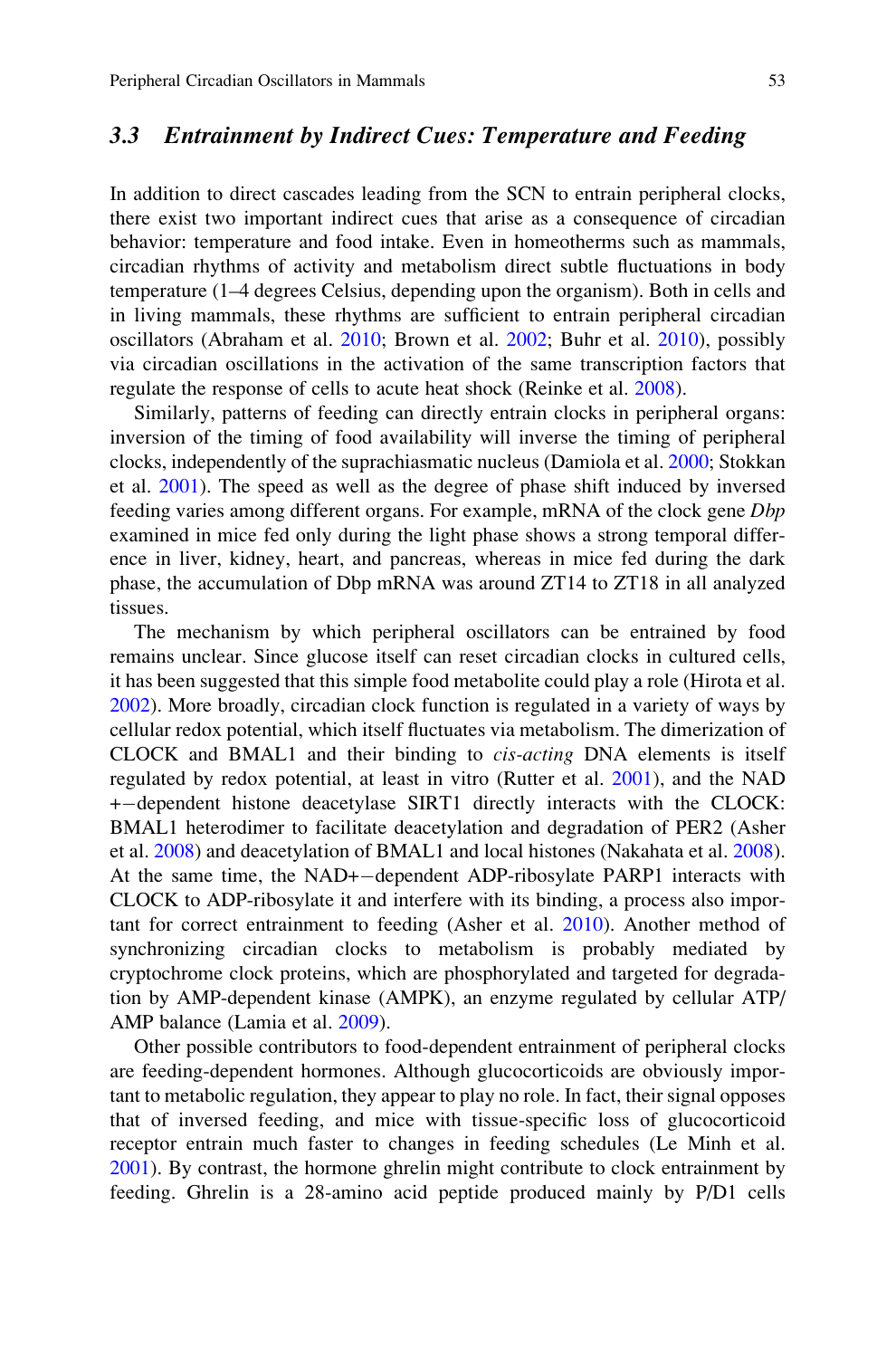covering the stomach and epsilon cells of the pancreas. It has also been reported that ghrelin levels exhibit a circadian rhythm and follow feeding schedules. Thus, it has been postulated that ghrelin-secreting cells are themselves entrained by feeding and then their hormonal signal serves as a messenger to other cells, both in the brain and in other peripheral tissues (LeSauter et al. [2009\)](#page-18-0). Importantly, ghrelin can also modify SCN phase or its response to light both in vivo and in vitro, making it a candidate for broader modifications in circadian behavior in response to restricted feeding (Yannielli et al. [2007;](#page-21-0) Yi et al. [2008\)](#page-21-0).

## 3.4 How the SCN Avoids Entraining Itself

The SCN sends a wide diversity of signals to entrain peripheral circadian physiology. However, at least theoretically, it is important that it remains insensitive to such signals. Otherwise, strong damping of oscillations would be predicted. Several biological mechanisms have been elucidated to achieve this end and render the SCN blind to the entrainment signals that it sends to peripheral tissues. For nervous signals, the problem is easily resolved: by definition, such signals are directional. For hormonal stimulation, the problem is more difficult because many hormones can cross the blood–brain barrier. Interestingly, however, the best-characterized hormone for entrainment of peripheral clocks, glucocorticoid hormone, has few or no receptors on SCN cells (Balsalobre et al. [2000a](#page-15-0)).

For indirect signals like temperature and food, the problem is even more complicated: heat shock factor, for example, is universally present in cells, as are sirtuins. In the case of temperature variation, the SCN is clearly not entrained like peripheral cells: inversing circadian body temperature fluctuations in mice by environmental temperature cycles will inverse circadian gene expression in peripheral cells (including non-SCN brain regions, in spite of innervation from the SCN). The SCN itself, however, is unaffected (Brown et al. [2002](#page-16-0)). Exactly why the SCN is resistant to such entrainment signals is an important question that recent studies have helped to clarify. Interestingly, the "temperature resistance" of the SCN is a network property and not a cell-autonomous one—i.e., SCN neurons in an intact network are insensitive to temperature signals, but dissociated SCN neurons are not (Buhr et al. [2010\)](#page-16-0). The most likely explanation for this phenomenon is that SCN network properties render its clock more "rigid," which would permit entrainment to environmental signals within only a narrow range. As a practical result, sudden dramatic changes in period or phase of temperature signals would be ignored (Abraham et al. [2010\)](#page-15-0). The latter model could also explain failure to entrain to sudden changes in feeding signals as well: for mice subjected to inverted feeding cycles, the SCN remains unshifted even as peripheral clocks change up to 180 degrees in phase (Damiola et al. [2000](#page-16-0); Stokkan et al. [2001](#page-20-0)). In the case of the latter model, however, a specific exception would have to be made for light-dependent phase shifting: for mice subjected to sudden "jet lag" with shifts in light and via activity rhythms food and temperature cycles also, different organs shift at different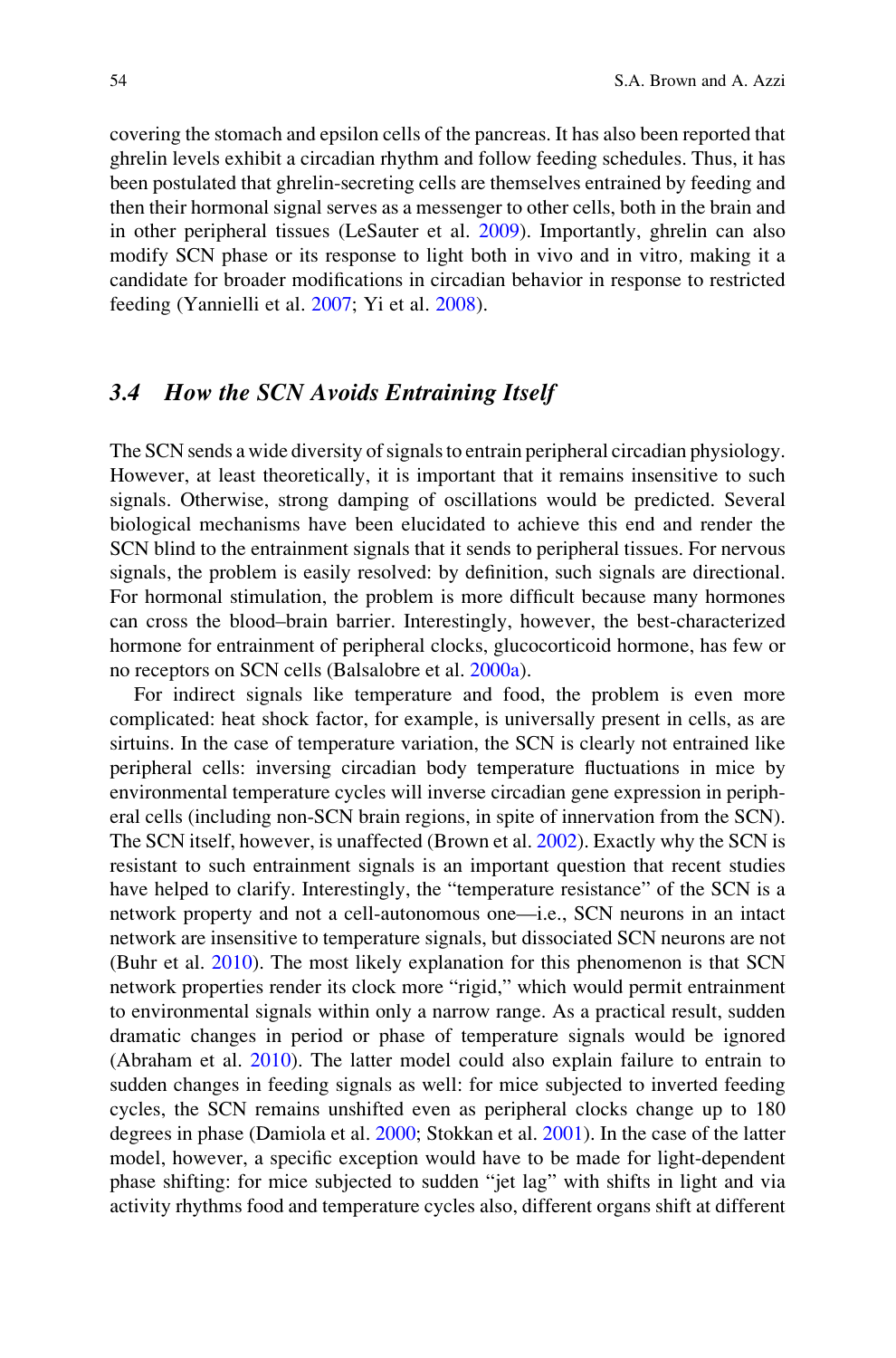rates, but the SCN is among the most rapid to adopt the new phase (Davidson et al. [2008;](#page-16-0) Yamazaki et al. [2000](#page-21-0)).

#### 4 Physiological Control by Peripheral Circadian Clocks

A large number of physiological processes are under circadian control. These include xenobiotic detoxification, lipid metabolism, renal plasma flow and urine production, cardiovascular parameters such as blood pressure and heart beat rates, and even many aspects of immune function (Gachon et al. [2004\)](#page-17-0). The cellautonomous nature of the circadian clock, coupled with its hierarchical entrainment structure in mammals, would suggest that circadian physiology in peripheral tissues is largely controlled by peripheral oscillators. In fact, this statement is only partially true. Certainly, many aspects of diurnal physiology in peripheral tissues are directly dependent upon circadian clocks in these tissues. Other aspects, however, are controlled by circadian autonomous nervous or hormonal signals indirectly originating from the SCN.

## 4.1 Cell-Autonomous Circadian Physiology

As described above and in previous chapters, the canonical circadian clock mechanism is controlled by transcriptional feedback loops in which clock proteins bind to cis-acting DNA elements to activate or repress the expression of other clock proteins. Interestingly, however, these same elements are present throughout the genome and regulate clock-controlled genes as well (Ripperger et al. [2000\)](#page-19-0). Therefore, they probably serve as one of the principal conduits by which peripheral circadian physiology is directed. Such rhythmic transcriptional control is believed to be generated through three principal binding motifs in promoter regions: E-boxes, D-boxes, and Rev-Erbα/ROR-A response elements (RREs) (Ueda et al. [2005;](#page-20-0) Minami et al. [2013](#page-18-0)). Various combinations of these elements are capable of generating a wide variety of phase profiles. In total, about ten percent of transcripts in all peripheral tissues are regulated in circadian fashion (Panda et al. [2002;](#page-19-0) Storch et al. [2002](#page-20-0); Reddy [2013\)](#page-19-0).

Recently, genome-wide technologies—ChIPseq to identify binding sites for particular proteins on a genomic scale, RNAseq to identify sequences present in all transcripts, etc.—have dramatically increased our knowledge of how clock factors control gene expression in peripheral tissues and of which pathways are controlled (Reddy [2013\)](#page-19-0). For example, genome-wide analyses of binding targets of BMAL1 (Hatanaka et al. [2010](#page-17-0); Rey et al. [2011](#page-19-0)) and multiple other circadian clock factors in liver (Koike et al. [2012\)](#page-17-0) have clarified not only which pathways are controlled (particularly carbohydrate and lipid metabolism) but also how different regulatory elements contribute to this regulation. Similar profiling of  $REV$ -ERB $\alpha$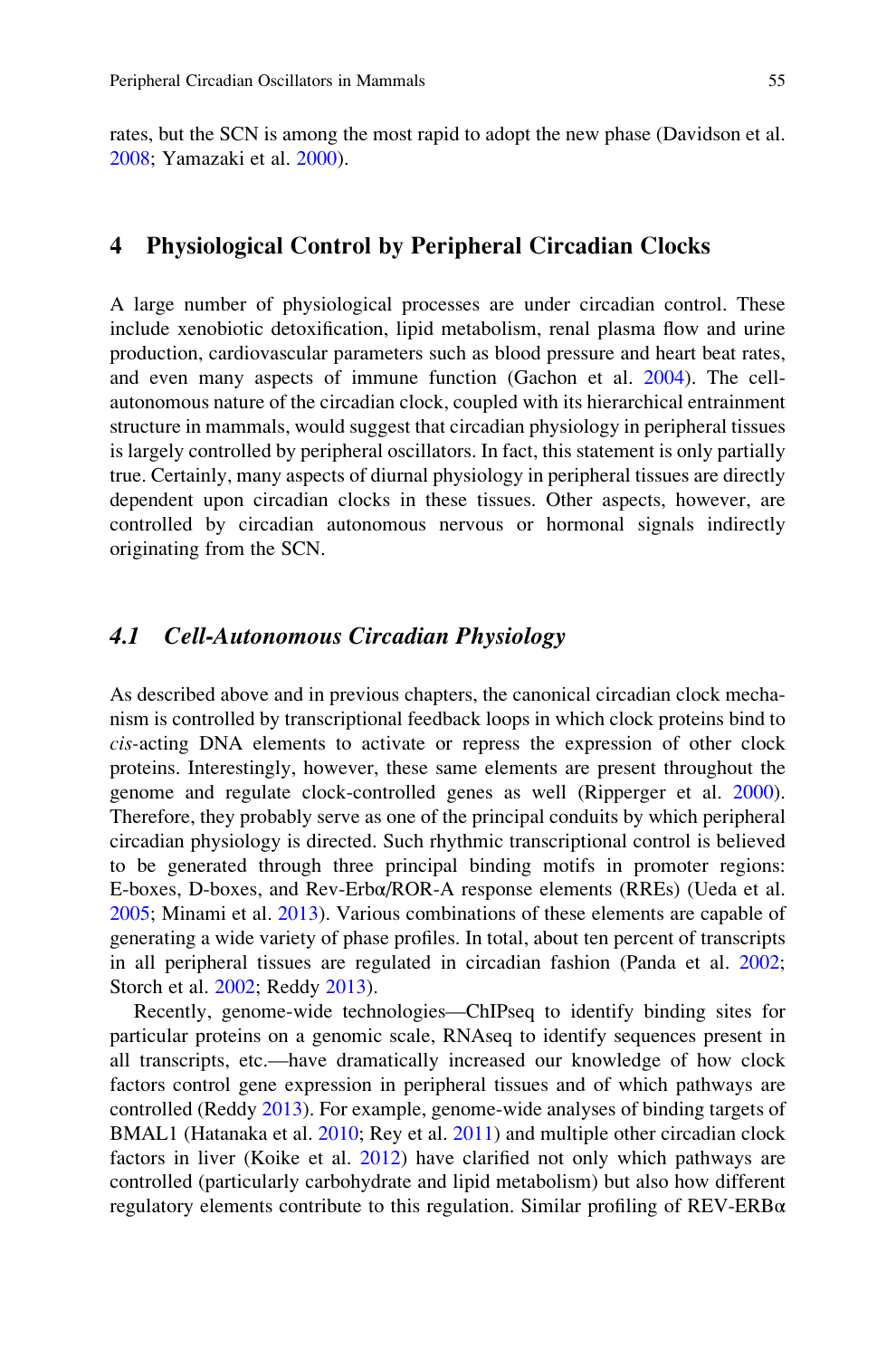and REV-ERBβ targets has shown liver regulation of both core circadian clock and metabolic networks by both proteins (Cho et al. [2012](#page-16-0)).

In the liver, whose circadian physiology has been particularly well studied, one example of peripheral clock-directed transcriptional control is furnished by xenobiotic metabolism pathways. Here, circadian transcription of PAR-B-ZIP (proline- and acidic amino acid-rich basic leucine zipper) transcription factors like Dbp (D-element binding protein) is controlled by the clock proteins CLOCK and BMAL1 via *cis*acting E-box elements (Ripperger et al. [2000](#page-19-0)). PAR-B-ZIP factors bind to D elements in the promoter of the constitutive androstane receptor (CAR) gene, which in turn controls circadian expression of many cytochrome P450 isoforms that directly regulate metabolism of a wide variety of xenobiotics (Gachon and Firsov [2010;](#page-17-0) Gachon et al. [2006](#page-17-0)). This cascade of circadian transcription factors is diagrammed in Fig. [2.](#page-12-0) The same three PAR-B-ZIP factors also play a key role in directing circadian lipid metabolism by controlling expression of the  $PPAR\alpha$  (peroxisome proliferator-activated receptor alpha) gene (Gachon et al. [2011](#page-17-0)). Liver glucose metabolism is also strongly regulated by the cell-intrinsic liver circadian clock. In fact, peripheral clock-regulated hepatic glucose export probably counterbalances feeding-driven rhythms of daily glucose ingestion in order to maintain relative homeostasis (Lamia et al. [2008\)](#page-18-0). Although the control mechanisms described above highlight transcriptional mechanisms based upon repression and initiation of transcriptional initiation, an increasing number of studies suggest that other later steps in transcription (Koike et al. [2012\)](#page-17-0), including RNA export or stability (Morf et al. [2012](#page-19-0)), transcriptional termination (Padmanabhan et al. [2012\)](#page-19-0), and splicing (McGlincy et al. [2012\)](#page-18-0), also play important roles. Since the percentage of circadian proteins in liver is greater than the number of circadian transcripts (Reddy et al. [2006](#page-19-0)), it is likely that entirely posttranscriptional circadian regulatory mechanisms are also operative.

Although these studies were done mostly in liver, peripheral circadian clocks also play a strong role in many other organs. For example, the strong circadian rhythmicity of renal function has long been known (Minors and Waterhouse [1982\)](#page-19-0). However, core clock transcripts like *Clock, Bmal1, Npas2, Per1-3,* and *Cry1-2* are expressed in the distal nephron with robust oscillations, and mice lacking either CLOCK or PAR-B-ZIP factors show significant changes in renal expression of key regulators of water and sodium balance, as well as changes in sodium excretion itself (Zuber et al. [2009](#page-21-0)). Therefore, kidney-intrinsic circadian oscillators are likely to play a key role in physiological regulation by this tissue. Likewise, circadian clocks in macrophages (Keller et al. [2009](#page-17-0)) and T cells (Fortier et al. [2011\)](#page-16-0) govern inflammatory immune responses, and the clock protein  $REV-ERB\alpha$  appears to play a specific role in selectively regulating inflammatory cytokines (Gibbs et al. [2012\)](#page-17-0).

In other tissues, the retinal circadian clock is essential to circadian oscillations of light response in the inner retina (Storch et al. [2007](#page-20-0)). Moreover, arterial transplants from animals lacking circadian clocks develop atherosclerosis in transplanted blood vessels, proving a role for autonomous circadian clocks here as well (Cheng et al. [2011](#page-16-0)). Circadian clock ablation in pancreatic islets results in diabetes due to defects in coupling of beta cell stimulus to insulin secretion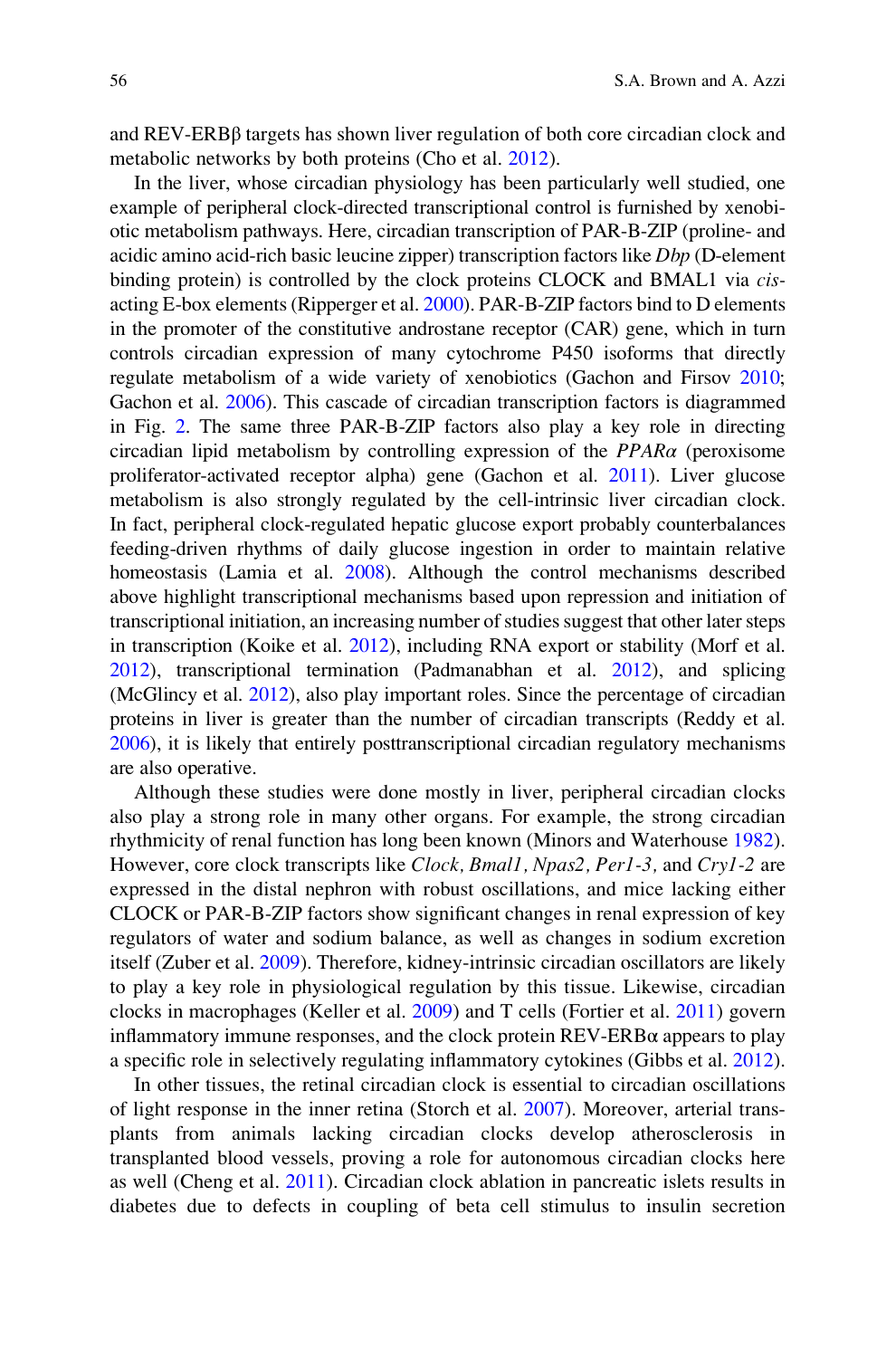<span id="page-12-0"></span>

Fig. 2 Circadian transcription factor cascades determining xenobiotic metabolism in the liver. The transcriptional activators CLOCK and BMAL1, parts of the fundamental mechanism of the circadian oscillator, activate transcription of genes encoding the PAR-B-ZIP transcription factors DBP, TEF, and HLF. These proteins in turn activate transcription of the constitutive androstane receptor (CAR). (For clarity, only DBP and TEF are pictured.) The CAR protein then activates transcription of cytochrome P450 loci, either alone or as a dimer with RXR, the retinoid X receptor

(Marcheva et al. [2010](#page-18-0)). In cardiac tissues, peripheral clocks control expression of multiple kinases and ion channels, and cardiac clock mutation changes physical activity (Ko et al. [2011\)](#page-17-0) and cardiac triglyceride metabolism (Tsai et al. [2010\)](#page-20-0). Mutation of clocks in circulatory epithelium eliminates circadian rhythms in thrombogenesis (Westgate et al. [2008\)](#page-21-0). Circadian transcriptome analyses of skeletal muscle and adipocyte tissues in tissue-specific clock-deleted animals show the regulation of at least 400 genes by muscle cell clocks and 660 by adipocyte clocks (Bray and Young [2009](#page-16-0)), suggesting that considerable circadian physiology in these tissues is peripherally regulated. Similarly, direct clock control of NAD+ salvage also implies that regulation of cellular metabolism is peripherally controlled (Nakahata et al. [2009\)](#page-19-0). Finally, circadian clocks in adrenal tissue are essential for circadian production of glucocorticoids (Son et al. [2008](#page-20-0)), and clocks in target tissues possibly even control circadian glucocorticoid receptor expression (Charmandari et al. [2011](#page-16-0)). Similarly, circadian clock control of adrenal aldosterone production via the enzyme Hsd3b6 is an important regulator of blood pressure (Doi et al. [2010](#page-16-0)). For both of these hormones, their circadian biosynthesis is under control of adrenal circadian clocks, even if stimulation of the adrenal gland is sympathetically driven.

#### 4.2 Direct Endocrine Control of Circadian Physiology

Although a considerable amount of circadian physiology is directed by peripheral clocks, another portion is not. A large number of circadian endocrine factors are able to directly elicit circadian physiological responses without contributions from peripheral clocks in target tissues. For example, tissue-specific disruption of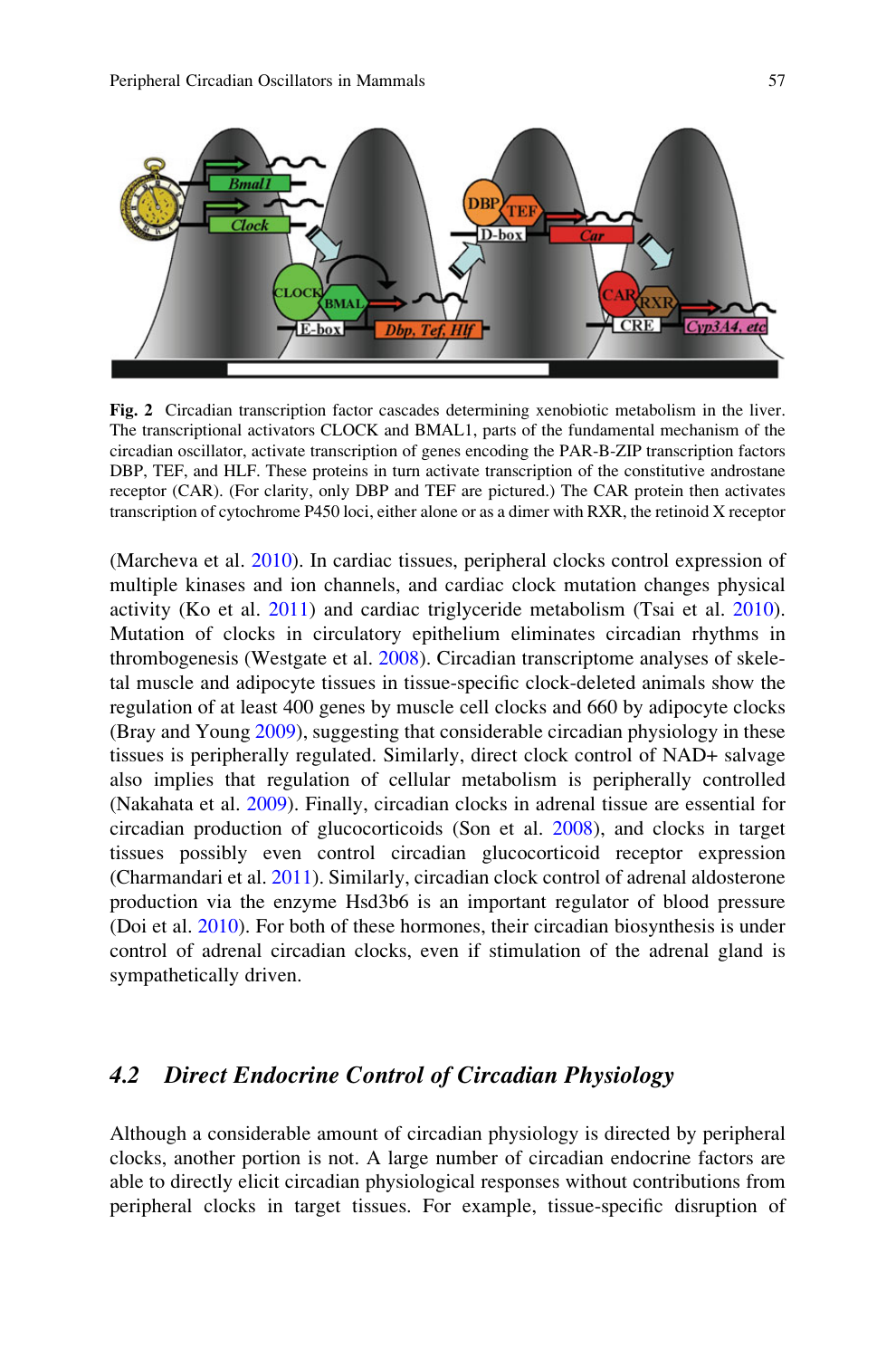circadian clock function in liver and in other tissues has revealed that a portion of circadian gene expression is also systemically driven by neuroendocrine signals, most notably glucocorticoids. Disruption of liver clocks by interfering with Bmal1 expression in vivo revealed 31 genes whose expression was still circadian (Kornmann et al. [2007](#page-18-0)). Comparable results have been seen in other tissues like muscle, heart, and fat (Bray and Young [2009\)](#page-16-0). Similarly, glucocorticoid signaling is not only able to synchronize peripheral circadian oscillators (Balsalobre et al. [2000a](#page-15-0)), but it can also independently control 60% of the circadian transcriptome (Reddy et al. [2007\)](#page-19-0). Interestingly, this control appears to be modulated by a direct interaction between glucocorticoid receptors and the cryptochrome clock proteins (Lamia et al. [2011](#page-18-0)). Other nuclear-receptor-coordinated physiology may also be modulated by direct interactions with clock proteins: PER2 has been shown to interact with PPAR $\alpha$  and REV-ERB $\alpha$  (Schmutz et al. [2010\)](#page-20-0). In the brain, direct interactions between  $REV-ERB\alpha$  and oligophrenin 1 appear to play an important role in hippocampal circadian clocks and affect localization of  $REV$ -ERB $\alpha$ (supposedly a nuclear transcription factor) to synapses (Valnegri et al. [2011](#page-21-0)).

Circadian activity of the hypothalamic–pituitary–adrenal (HPA) axis is only one aspect of endocrine control of peripheral circadian physiology. A second example of endocrine regulation is the hormone melatonin, which exerts diverse circadian effects upon sleep and inflammation (Hardeland et al. [2011](#page-17-0)). Because so many endocrine factors are secreted in circadian fashion, numerous other examples exist, ranging from immune cytokines like  $TNF\alpha$  to growth hormone and gonadal steroids like testosterone (Urbanski [2011](#page-21-0)). The circadian physiology that they control is considered in more detail (Kalsbeek and Fliers [2013](#page-17-0)).

#### 4.3 Indirect Control of Circadian Physiology

Through its regulation of activity cycles and feeding, the SCN can not only send endocrine signals that regulate peripheral circadian clocks but also directly control circadian physiology. For example, in the mouse liver, only a small proportion of transcripts displayed circadian expression patterns in the absence of food, and conversely, temporally restricted feeding could restore circadian transcription of a sizable fraction of the circadian transcriptome even in the absence of functional liver clocks (Vollmers et al. [2009](#page-21-0)). Similarly, of 2,032 cortical transcripts under circadian control, only 391 remained rhythmic during sleep deprivation (Maret et al. [2007\)](#page-18-0), thereby implying an essential contribution of rest–activity rhythms to circadian physiology and gene expression, at least in some tissues. Another recent study demonstrated how temperature fluctuations could drive circadian expression of some factors like cold-induced RNA-binding protein (CIRP) independently of the core circadian clock, reinforcing its function (Morf et al. [2012](#page-19-0)). Altogether, the exact contributions of these indirect cues in circadian physiology remain an exciting new aspect of clocks where tissue specificity could play an important role.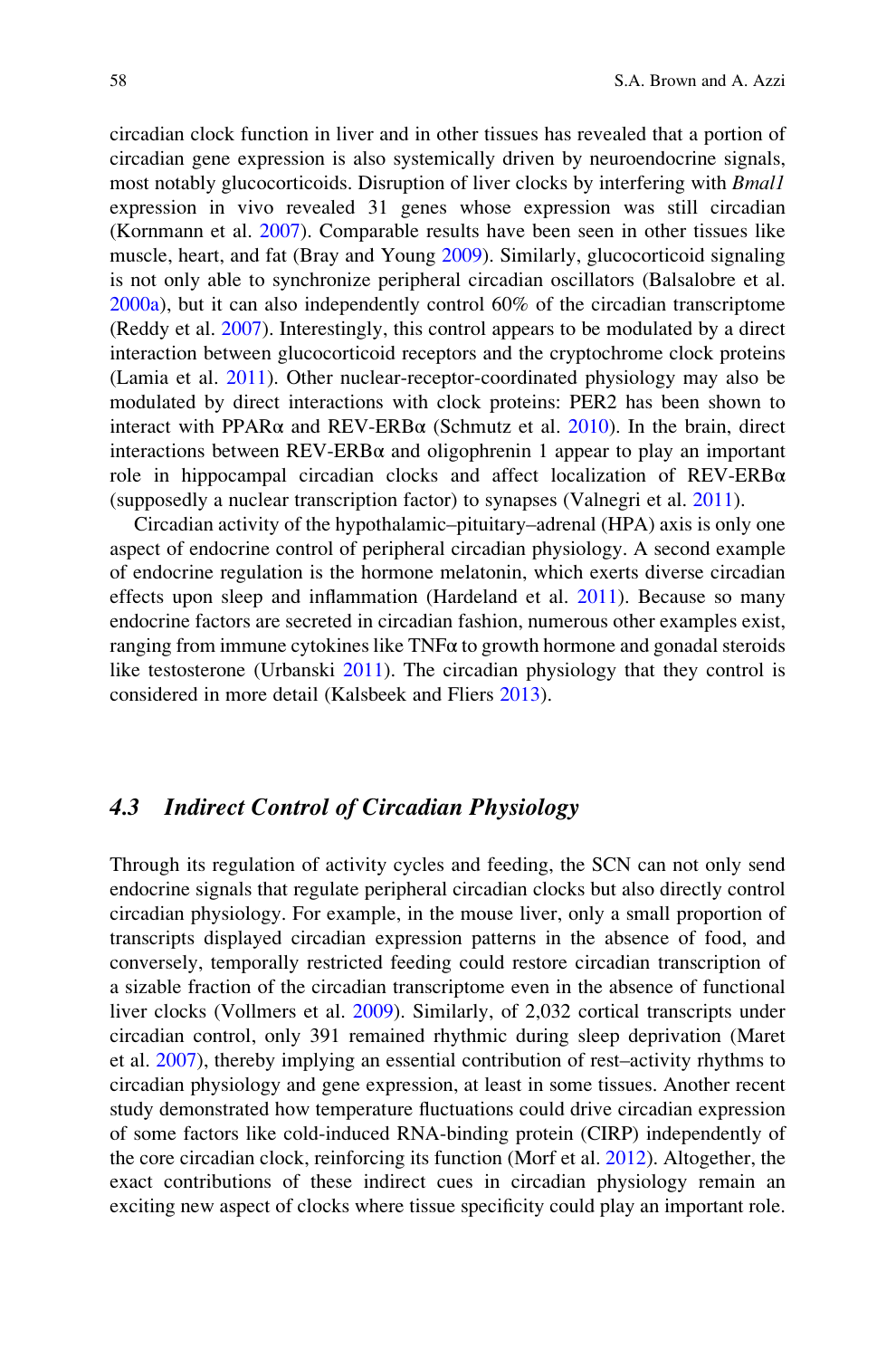#### 4.4 Circadian Physiology Controlled by Noncanonical Clocks

Most circadian physiology is controlled by the circadian clock mechanisms described above, based upon feedback loops of transcription and translation. Very recently, however, another independent circadian mechanism was elucidated in red blood cells, which lack nuclei and therefore transcription. Although the mechanism of this clock remains entirely unknown, it is able to direct circadian oscillations of oxidation and reduction in both heme-containing proteins and peroxiredoxins, a highly conserved family of scavengers of peroxide produced by respiration (O'Neill and Reddy [2010](#page-19-0)). This clock mechanism appears to be independent of the known repertoire of clock proteins, and the range of physiology that it controls remains a mystery (for a review, see O'Neill et al. [2013\)](#page-19-0).

#### 5 Summary

Certainly, the discovery of peripheral oscillators in mammals qualifies as one of the major discoveries in circadian biology during the past twenty years. Through the vast amount of circadian biology that they control, these clocks doubtlessly play an important role in diurnal physiology, and specific disruption of clocks in peripheral tissues of laboratory mice can create a wide range of pathologies (Marcheva et al. [2013\)](#page-18-0) – diabetes (Marcheva et al. [2010](#page-18-0)), atherosclerosis (Cheng et al. [2011\)](#page-16-0), glucose intolerance (Lamia et al. [2008\)](#page-18-0), and defects in renal and cardiac function (Ko et al. [2011;](#page-17-0) Zuber et al. [2009\)](#page-21-0).

More important for human pathophysiology, because of the complex web of direct and indirect signals by which peripheral clocks are synchronized, it is likely that additional pathophysiology results from desynchrony between peripheral and central oscillators. In several studied instances, complex interactions between central clocks and peripheral ones maintain critical homeostasis – for example, in the case of glucose and insulin (Lamia et al. [2008;](#page-18-0) Marcheva et al. [2010](#page-18-0)). Since jet lag and shift work result in differential rates of clock adjustment in different tissues (Davidson et al. [2008](#page-16-0)), it is probable that some of the adverse pathologies associated with these conditions both in the laboratory and in the real world, such as metabolic syndrome (De Bacquer et al. [2009](#page-16-0)) and immune dysfunction (Castanon-Cervantes et al. [2010](#page-16-0)), could arise from conflict between peripheral and central clocks rather than from adverse effects of circadian phase shift per se. In this case, creative manipulation of peripheral clocks by synchronizing cues could provide possible therapeutic benefits. For example, reinforcement of circadian timing in peripheral tissues by meal timing has been shown to inhibit cancer growth by 40% in mice, irrespective of caloric intake (Li et al. [2010\)](#page-18-0).

In this review, we have tried to separate and enumerate the various different mechanisms and entrainment signals for peripheral circadian clocks, as well as the physiology that they control. The resulting picture that emerges, though complex, is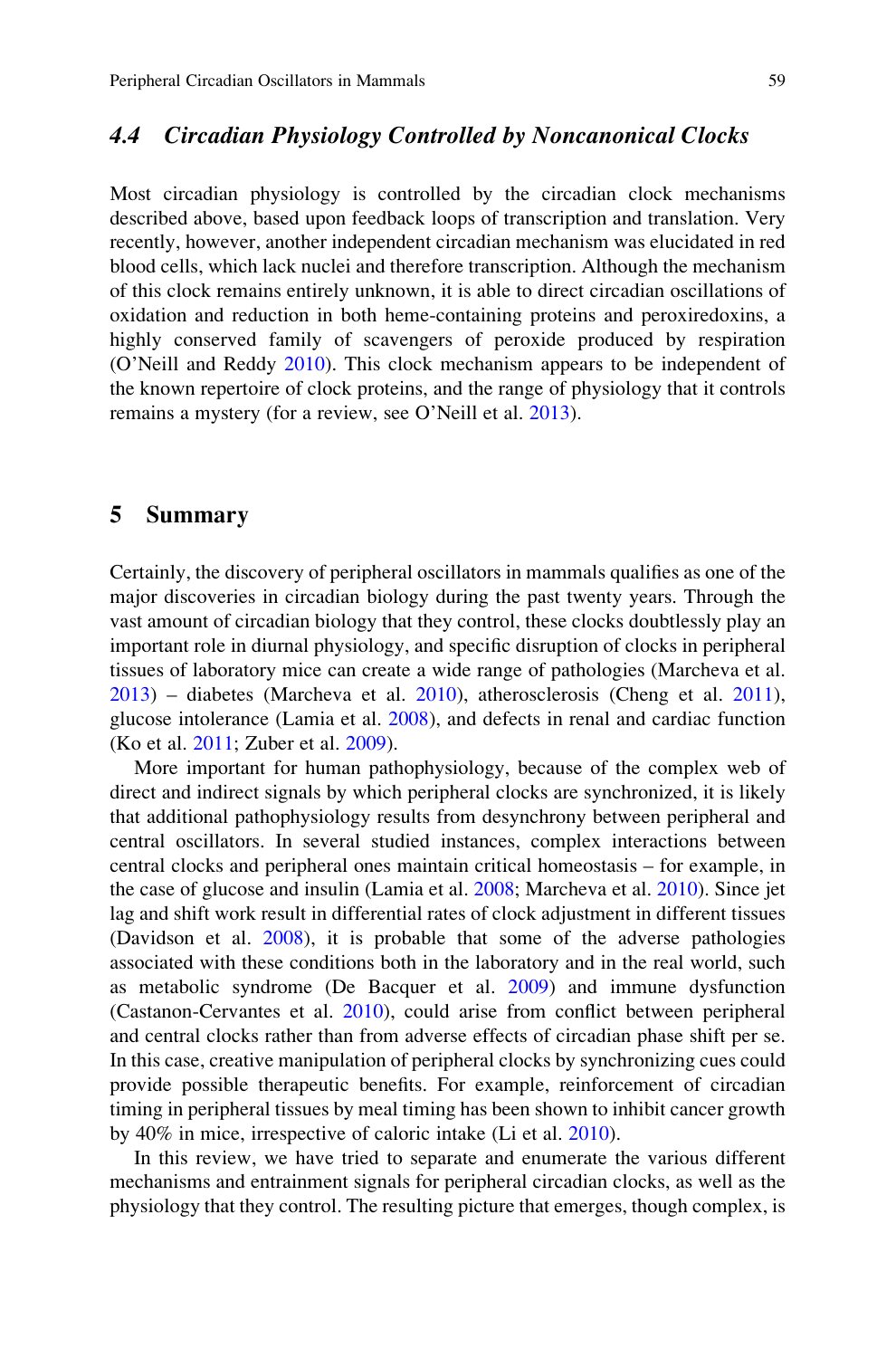<span id="page-15-0"></span>likely far too simple. In reality, it is likely that clocks in different tissues interact in many different layers. For example, as explained above for nuclear-receptormediated physiology, many NR ligands are expressed in circadian fashion via circadian neuroendocrine control by the autonomous nervous system, but the synthesis of these steroid hormones depends upon autonomous circadian clocks in endocrine tissues. Circadian oscillations in hormone abundance program a circadian physiological response in target tissues, but clock components in these tissues then provide a further layer of circadian regulation. The physiological consequences of such networks are not yet fully understood but will doubtlessly furnish fascinating and medically relevant subjects of investigation in the future.

Acknowledgments S. A. B. is funded by the Swiss National Science Foundation, the Swiss Cancer League, and the Velux Foundation and receives additional support from the Zurich Neurozentrum (ZNZ) and Molecular Life Sciences Program (MLS). A. A. receives support from the Velux Foundation and the ZNZ. Thanks to Robert Dallmann for critical reading of the manuscript.

## References

- Abraham U, Granada AE, Westermark PO, Heine M, Kramer A, Herzel H (2010) Coupling governs entrainment range of circadian clocks. Mol Syst Biol 6:438
- Abrahamson EE, Moore RY (2006) Lesions of suprachiasmatic nucleus efferents selectively affect rest-activity rhythm. Mol Cell Endocrinol 252:46–56
- Akashi M, Nishida E (2000) Involvement of the MAP kinase cascade in resetting of the mammalian circadian clock. Genes Dev 14:645–649
- Albus H, Vansteensel MJ, Michel S, Block GD, Meijer JH (2005) A GABAergic mechanism is necessary for coupling dissociable ventral and dorsal regional oscillators within the circadian clock. Curr Biol 15:886–893
- Alvarez JD, Chen D, Storer E, Sehgal A (2003) Non-cyclic and developmental stage-specific expression of circadian clock proteins during murine spermatogenesis. Biol Reprod 69:81–91
- Asher G, Gatfield D, Stratmann M, Reinke H, Dibner C, Kreppel F, Mostoslavsky R, Alt FW, Schibler U (2008) SIRT1 regulates circadian clock gene expression through PER2 deacetylation. Cell 134:317–328
- Asher G, Reinke H, Altmeyer M, Gutierrez-Arcelus M, Hottiger MO, Schibler U (2010) Poly (ADP-ribose) polymerase 1 participates in the phase entrainment of circadian clocks to feeding. Cell 142:943–953
- Aston-Jones G, Chen S, Zhu Y, Oshinsky ML (2001) A neural circuit for circadian regulation of arousal. Nat Neurosci 4:732–738
- Aton SJ, Colwell CS, Harmar AJ, Waschek J, Herzog ED (2005) Vasoactive intestinal polypeptide mediates circadian rhythmicity and synchrony in mammalian clock neurons. Nat Neurosci 8: 476–483
- Balsalobre A, Damiola F, Schibler U (1998) A serum shock induces circadian gene expression in mammalian tissue culture cells. Cell 93:929–937
- Balsalobre A, Brown SA, Marcacci L, Tronche F, Kellendonk C, Reichardt HM, Schutz G, Schibler U (2000a) Resetting of circadian time in peripheral tissues by glucocorticoid signaling. Science 289:2344–2347
- Balsalobre A, Marcacci L, Schibler U (2000b) Multiple signaling pathways elicit circadian gene expression in cultured Rat-1 fibroblasts. Curr Biol 10:1291–1294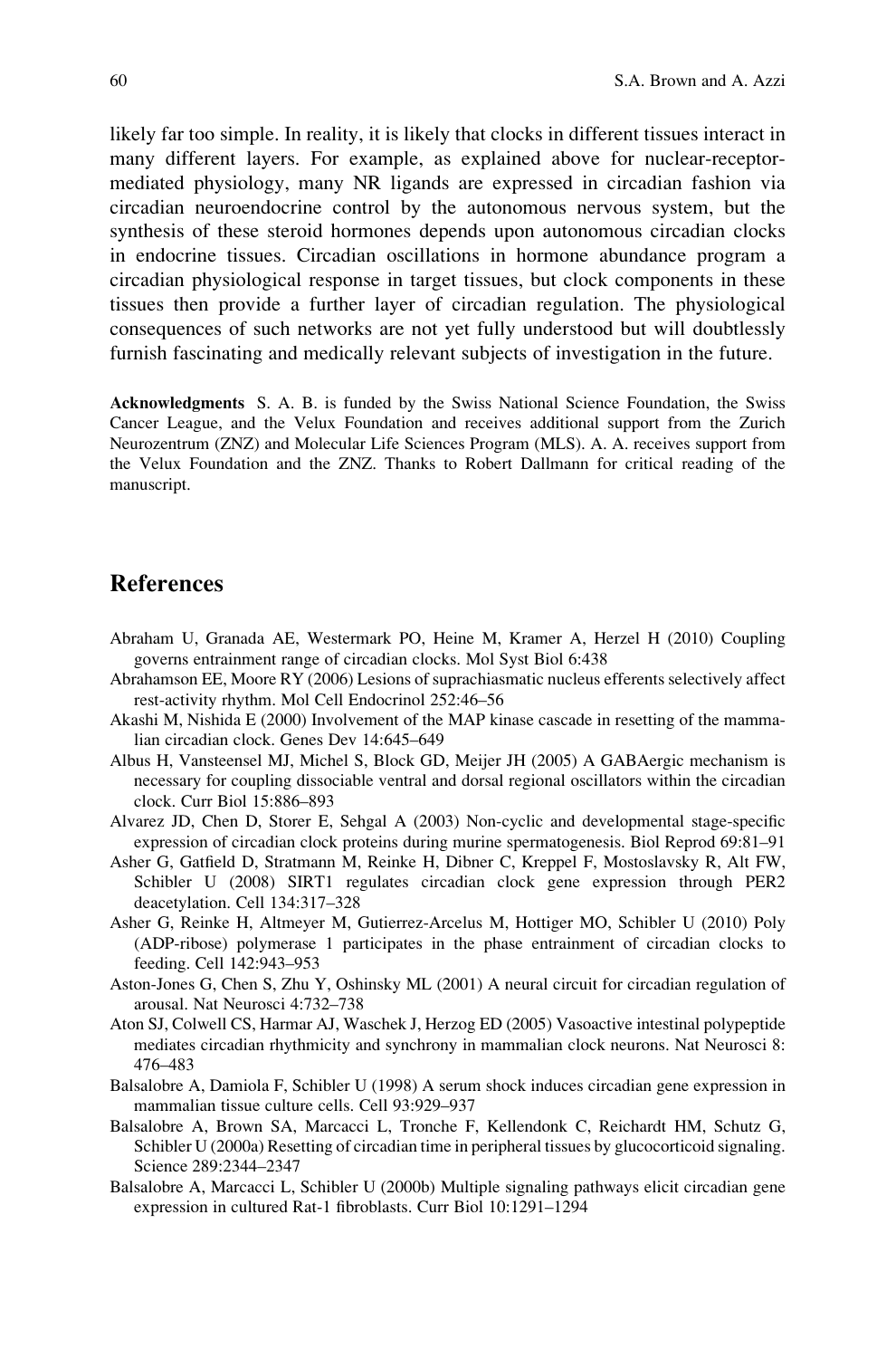- <span id="page-16-0"></span>Bartness TJ, Song CK, Demas GE (2001) SCN efferents to peripheral tissues: implications for biological rhythms. J Biol Rhythms 16:196–204
- Bray MS, Young ME (2009) The role of cell-specific circadian clocks in metabolism and disease. Obes Rev 10(Suppl 2):6–13
- Brown SA, Zumbrunn G, Fleury-Olela F, Preitner N, Schibler U (2002) Rhythms of mammalian body temperature can sustain peripheral circadian clocks. Curr Biol 12:1574–1583
- Brown SA, Fleury-Olela F, Nagoshi E, Hauser C, Juge C, Meier CA, Chicheportiche R, Dayer JM, Albrecht U, Schibler U (2005) The period length of fibroblast circadian gene expression varies widely among human individuals. PLoS Biol 3:e338
- Buhr ED, Takahashi JS (2013) Molecular components of the mammalian circadian clock. In: Kramer A, Merrow M (eds) Circadian clocks, vol 217, Handbook of experimental pharmacology. Springer, Heidelberg
- Buhr ED, Yoo SH, Takahashi JS (2010) Temperature as a universal resetting cue for mammalian circadian oscillators. Science 330:379–385
- Castanon-Cervantes O, Wu M, Ehlen JC, Paul K, Gamble KL, Johnson RL, Besing RC, Menaker M, Gewirtz AT, Davidson AJ (2010) Dysregulation of inflammatory responses by chronic circadian disruption. J Immunol 185:5796–5805
- Charmandari E, Chrousos GP, Lambrou GI, Pavlaki A, Koide H, Ng SS, Kino T (2011) Peripheral CLOCK regulates target-tissue glucocorticoid receptor transcriptional activity in a circadian fashion in man. PLoS One 6:e25612
- Cheng MY, Bullock CM, Li C, Lee AG, Bermak JC, Belluzzi J, Weaver DR, Leslie FM, Zhou QY (2002) Prokineticin 2 transmits the behavioural circadian rhythm of the suprachiasmatic nucleus. Nature 417:405–410
- Cheng B, Anea CB, Yao L, Chen F, Patel V, Merloiu A, Pati P, Caldwell RW, Fulton DJ, Rudic RD (2011) Tissue-intrinsic dysfunction of circadian clock confers transplant arteriosclerosis. Proc Natl Acad Sci USA 108:17147–17152
- Cho H, Zhao X, Hatori M, Yu RT, Barish GD, Lam MT, Chong LW, DiTacchio L, Atkins AR, Glass CK, Liddle C, Auwerx J, Downes M, Panda S, Evans RM (2012) Regulation of circadian behaviour and metabolism by REV-ERB-alpha and REV-ERB-beta. Nature 485:123–127
- Colwell CS, Michel S, Itri J, Rodriguez W, Tam J, Lelievre V, Hu Z, Liu X, Waschek JA (2003) Disrupted circadian rhythms in VIP- and PHI-deficient mice. Am J Physiol Regul Integr Comp Physiol 285:R939–R949
- Cuninkova L, Brown SA (2008) Peripheral circadian oscillators: interesting mechanisms and powerful tools. Ann NY Acad Sci 1129:358–370
- Damiola F, Le Minh N, Preitner N, Kornmann B, Fleury-Olela F, Schibler U (2000) Restricted feeding uncouples circadian oscillators in peripheral tissues from the central pacemaker in the suprachiasmatic nucleus. Genes Dev 14:2950–2961
- Davidson AJ, Yamazaki S, Arble DM, Menaker M, Block GD (2008) Resetting of central and peripheral circadian oscillators in aged rats. Neurobiol Aging 29:471–477
- De Bacquer D, Van Risseghem M, Clays E, Kittel F, De Backer G, Braeckman L (2009) Rotating shift work and the metabolic syndrome: a prospective study. Int J Epidemiol 38:848–854
- Debruyne JP, Noton E, Lambert CM, Maywood ES, Weaver DR, Reppert SM (2006) A clock shock: mouse CLOCK is not required for circadian oscillator function. Neuron 50:465–477
- DeBruyne JP, Weaver DR, Reppert SM (2007a) CLOCK and NPAS2 have overlapping roles in the suprachiasmatic circadian clock. Nat Neurosci 10:543–545
- DeBruyne JP, Weaver DR, Reppert SM (2007b) Peripheral circadian oscillators require CLOCK. Curr Biol 17:R538–R539
- Doi M, Takahashi Y, Komatsu R, Yamazaki F, Yamada H, Haraguchi S, Emoto N, Okuno Y, Tsujimoto G, Kanematsu A, Ogawa O, Todo T, Tsutsui K, van der Horst GT, Okamura H (2010) Salt-sensitive hypertension in circadian clock-deficient Cry-null mice involves dysregulated adrenal Hsd3b6. Nat Med 16:67–74
- Fortier EE, Rooney J, Dardente H, Hardy MP, Labrecque N, Cermakian N (2011) Circadian variation of the response of T cells to antigen. J Immunol 187:6291–6300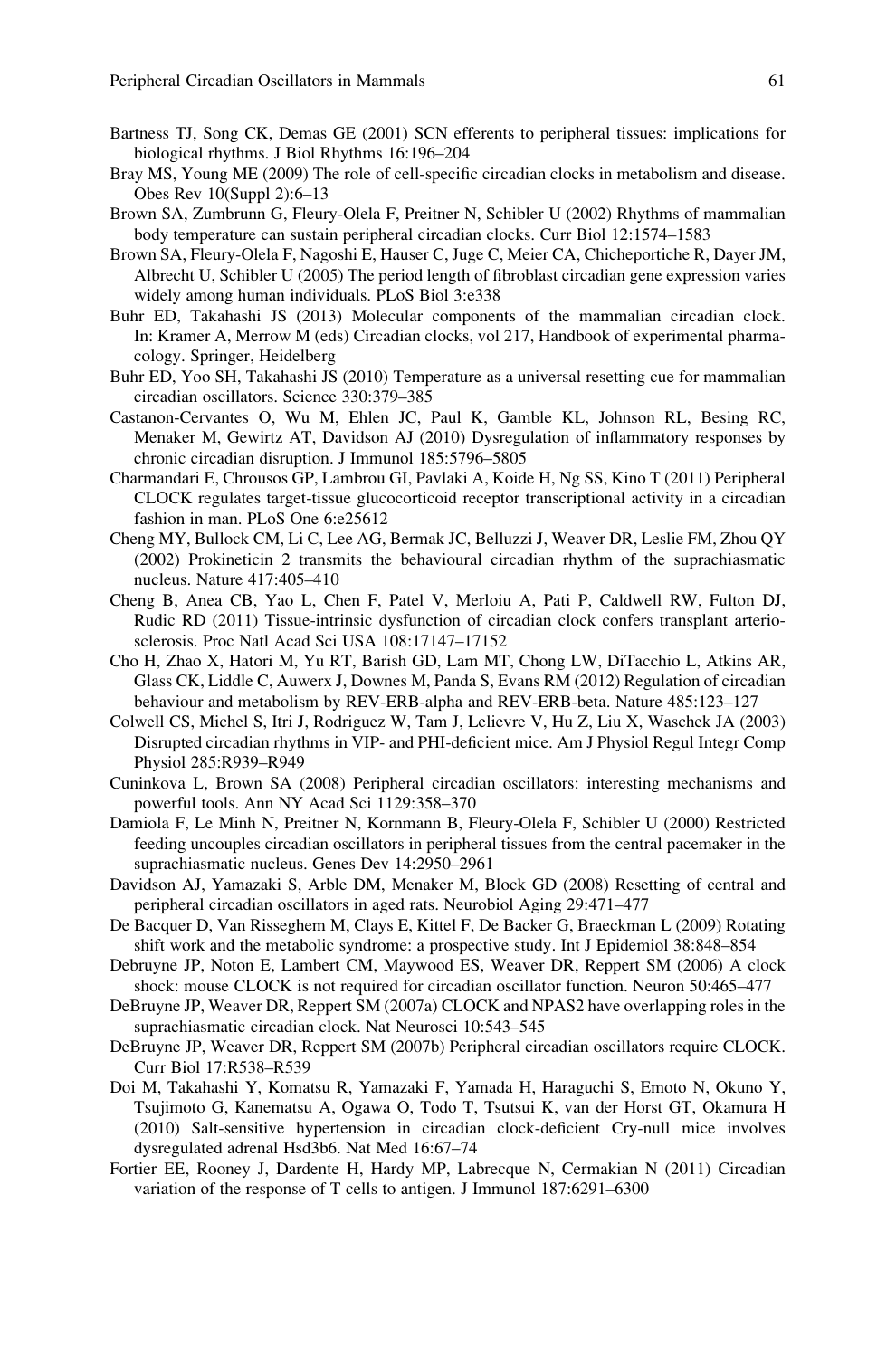- <span id="page-17-0"></span>Gachon F, Firsov D (2010) The role of circadian timing system on drug metabolism and detoxification. Expert Opin Drug Metab Toxicol 7:147–158
- Gachon F, Nagoshi E, Brown SA, Ripperger J, Schibler U (2004) The mammalian circadian timing system: from gene expression to physiology. Chromosoma 113:103–112
- Gachon F, Olela FF, Schaad O, Descombes P, Schibler U (2006) The circadian PAR-domain basic leucine zipper transcription factors DBP, TEF, and HLF modulate basal and inducible xenobiotic detoxification. Cell Metab 4:25–36
- Gachon F, Leuenberger N, Claudel T, Gos P, Jouffe C, Fleury Olela F, De Mollerat du Jeu X, Wahli W, Schibler U (2011) Proline- and acidic amino acid-rich basic leucine zipper proteins modulate peroxisome proliferator-activated receptor alpha (PPARalpha) activity. Proc Natl Acad Sci USA 108:4794–4799
- Georg B, Hannibal J, Fahrenkrug J (2007) Lack of the PAC1 receptor alters the circadian expression of VIP mRNA in the suprachiasmatic nucleus of mice. Brain Res 1135:52–57
- Gibbs JE, Blaikley J, Beesley S, Matthews L, Simpson KD, Boyce SH, Farrow SN, Else KJ, Singh D, Ray DW, Loudon AS (2012) The nuclear receptor REV-ERBalpha mediates circadian regulation of innate immunity through selective regulation of inflammatory cytokines. Proc Natl Acad Sci USA 109:582–587
- Hardeland R, Cardinali DP, Srinivasan V, Spence DW, Brown GM, Pandi-Perumal SR (2011) Melatonin–a pleiotropic, orchestrating regulator molecule. Prog Neurobiol 93:350–384
- Hardin PE, Hall JC, Rosbash M (1990) Feedback of the Drosophila period gene product on circadian cycling of its messenger RNA levels. Nature 343:536–540
- Hatanaka F, Matsubara C, Myung J, Yoritaka T, Kamimura N, Tsutsumi S, Kanai A, Suzuki Y, Sassone-Corsi P, Aburatani H, Sugano S, Takumi T (2010) Genome-wide profiling of the core clock protein BMAL1 targets reveals a strict relationship with metabolism. Mol Cell Biol 30: 5636–5648
- Hirota T, Okano T, Kokame K, Shirotani-Ikejima H, Miyata T, Fukada Y (2002) Glucose downregulates Per1 and Per2 mRNA levels and induces circadian gene expression in cultured Rat-1 fibroblasts. J Biol Chem 277:44244–44251
- Ishida A, Mutoh T, Ueyama T, Bando H, Masubuchi S, Nakahara D, Tsujimoto G, Okamura H (2005) Light activates the adrenal gland: timing of gene expression and glucocorticoid release. Cell Metab 2:297–307
- Izumo M, Sato TR, Straume M, Johnson CH (2006) Quantitative analyses of circadian gene expression in mammalian cell cultures. PLoS Comput Biol 2:e136
- Janik DS, Pickard GE, Menaker M (1990) Circadian locomotor rhythms in the desert iguana. II. Effects of electrolytic lesions to the hypothalamus. J Comp Physiol A 166:811–816
- Kalsbeek A, Fliers E (2013) Dialy regulation of hormone profiles. In: Kramer A, Merrow M (eds) Circadian clocks, vol 217, Handbook of experimental pharmacology. Springer, Heidelberg
- Kalsbeek A, Garidou ML, Palm IF, Van Der Vliet J, Simonneaux V, Pevet P, Buijs RM (2000) Melatonin sees the light: blocking GABA-ergic transmission in the paraventricular nucleus induces daytime secretion of melatonin. Eur J Neurosci 12:3146–3154
- Kalsbeek A, La Fleur S, Van Heijningen C, Buijs RM (2004) Suprachiasmatic GABAergic inputs to the paraventricular nucleus control plasma glucose concentrations in the rat via sympathetic innervation of the liver. J Neurosci 24:7604–7613
- Kawamura H, Ibuka N (1978) The search for circadian rhythm pacemakers in the light of lesion experiments. Chronobiologia 5:69–88
- Keller M, Mazuch J, Abraham U, Eom GD, Herzog ED, Volk HD, Kramer A, Maier B (2009) A circadian clock in macrophages controls inflammatory immune responses. Proc Natl Acad Sci USA 106:21407–21412
- Ko ML, Shi L, Tsai JY, Young ME, Neuendorff N, Earnest DJ, Ko GY (2011) Cardiac-specific mutation of Clock alters the quantitative measurements of physical activities without changing behavioral circadian rhythms. J Biol Rhythms 26:412–422
- Koike N, Yoo SH, Huang HC, Kumar V, Lee C, Kim TK, Takahashi JS (2012) Transcriptional architecture and chromatin landscape of the core circadian clock in mammals. Science 338: 349–354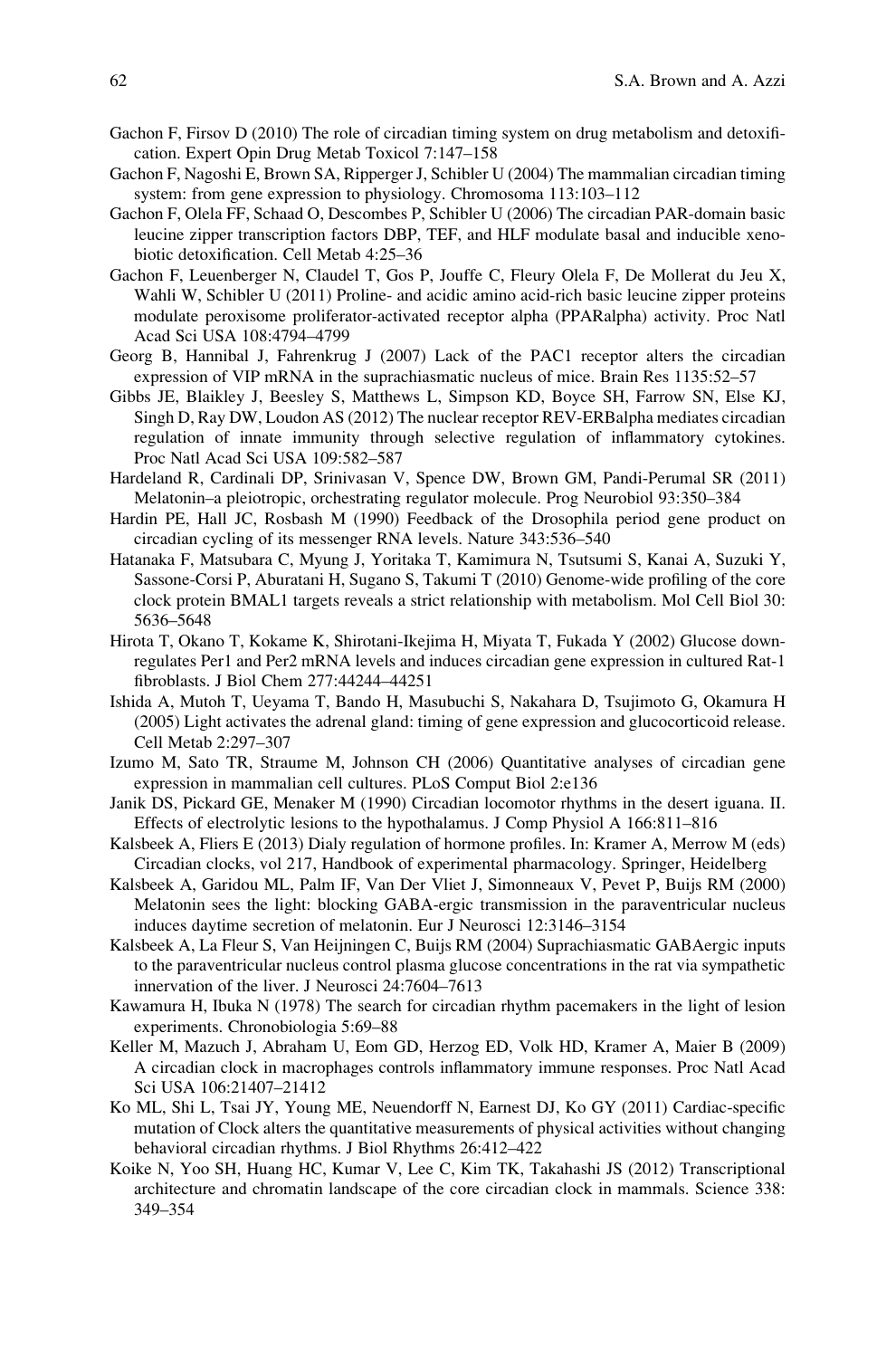- <span id="page-18-0"></span>Kornmann B, Schaad O, Bujard H, Takahashi JS, Schibler U (2007) System-driven and oscillatordependent circadian transcription in mice with a conditionally active liver clock. PLoS Biol 5: e34
- Kramer A, Yang FC, Snodgrass P, Li X, Scammell TE, Davis FC, Weitz CJ (2001) Regulation of daily locomotor activity and sleep by hypothalamic EGF receptor signaling. Science 294: 2511–2515
- Lamia KA, Storch KF, Weitz CJ (2008) Physiological significance of a peripheral tissue circadian clock. Proc Natl Acad Sci USA 105:15172–15177
- Lamia KA, Sachdeva UM, DiTacchio L, Williams EC, Alvarez JG, Egan DF, Vasquez DS, Juguilon H, Panda S, Shaw RJ, Thompson CB, Evans RM (2009) AMPK regulates the circadian clock by cryptochrome phosphorylation and degradation. Science 326:437–440
- Lamia KA, Papp SJ, Yu RT, Barish GD, Uhlenhaut NH, Jonker JW, Downes M, Evans RM (2011) Cryptochromes mediate rhythmic repression of the glucocorticoid receptor. Nature 480: 552–556
- Le Minh N, Damiola F, Tronche F, Schutz G, Schibler U (2001) Glucocorticoid hormones inhibit food-induced phase-shifting of peripheral circadian oscillators. EMBO J 20:7128–7136
- Lee JE, Atkins N Jr, Hatcher NG, Zamdborg L, Gillette MU, Sweedler JV, Kelleher NL (2010) Endogenous peptide discovery of the rat circadian clock: a focused study of the suprachiasmatic nucleus by ultrahigh performance tandem mass spectrometry. Mol Cell Proteomics 9:285–297
- LeSauter J, Hoque N, Weintraub M, Pfaff DW, Silver R (2009) Stomach ghrelin-secreting cells as food-entrainable circadian clocks. Proc Natl Acad Sci USA 106:13582–13587
- Li XM, Delaunay F, Dulong S, Claustrat B, Zampera S, Fujii Y, Teboul M, Beau J, Levi F (2010) Cancer inhibition through circadian reprogramming of tumor transcriptome with meal timing. Cancer Res 70:3351–3360
- Liu X, Lorenz L, Yu QN, Hall JC, Rosbash M (1988) Spatial and temporal expression of the period gene in Drosophila melanogaster. Genes Dev 2:228–238
- Liu AC, Welsh DK, Ko CH, Tran HG, Zhang EE, Priest AA, Buhr ED, Singer O, Meeker K, Verma IM, Doyle FJ 3rd, Takahashi JS, Kay SA (2007) Intercellular coupling confers robustness against mutations in the SCN circadian clock network. Cell 129:605–616
- Long MA, Jutras MJ, Connors BW, Burwell RD (2005) Electrical synapses coordinate activity in the suprachiasmatic nucleus. Nat Neurosci 8:61–66
- Mahoney CE, Brewer D, Costello MK, Brewer JM, Bittman EL (2010) Lateralization of the central circadian pacemaker output: a test of neural control of peripheral oscillator phase. Am J Physiol Regul Integr Comp Physiol 299:R751–R761
- Marcheva B, Ramsey KM, Buhr ED, Kobayashi Y, Su H, Ko CH, Ivanova G, Omura C, Mo S, Vitaterna MH, Lopez JP, Philipson LH, Bradfield CA, Crosby SD, JeBailey L, Wang X, Takahashi JS, Bass J (2010) Disruption of the clock components CLOCK and BMAL1 leads to hypoinsulinaemia and diabetes. Nature 466:627–631
- Marcheva B, Ramsey KM, Peek CB, Affinati A, Maury E, Bass J (2013) Circadian clocks and metabolism. In: Kramer A, Merrow M (eds) Circadian clocks, vol 217, Handbook of experimental pharmacology. Springer, Heidelberg
- Maret S, Dorsaz S, Gurcel L, Pradervand S, Petit B, Pfister C, Hagenbuchle O, O'Hara BF, Franken P, Tafti M (2007) Homer1a is a core brain molecular correlate of sleep loss. Proc Natl Acad Sci USA 104:20090–20095
- Maywood ES, Chesham JE, O'Brien JA, Hastings MH (2011) A diversity of paracrine signals sustains molecular circadian cycling in suprachiasmatic nucleus circuits. Proc Natl Acad Sci USA 108:14306–14311
- McGlincy NJ, Valomon A, Chesham JE, Maywood ES, Hastings MH, Ule J (2012) Regulation of alternative splicing by the circadian clock and food related cues. Genome Biol 13:R54
- Minami Y, Ode KL, Ueda HR (2013) Mammalian circadian clock; the roles of transcriptional repression and delay. In: Kramer A, Merrow M (eds) Circadian clocks, vol 217, Handbook of experimental pharmacology. Springer, Heidelberg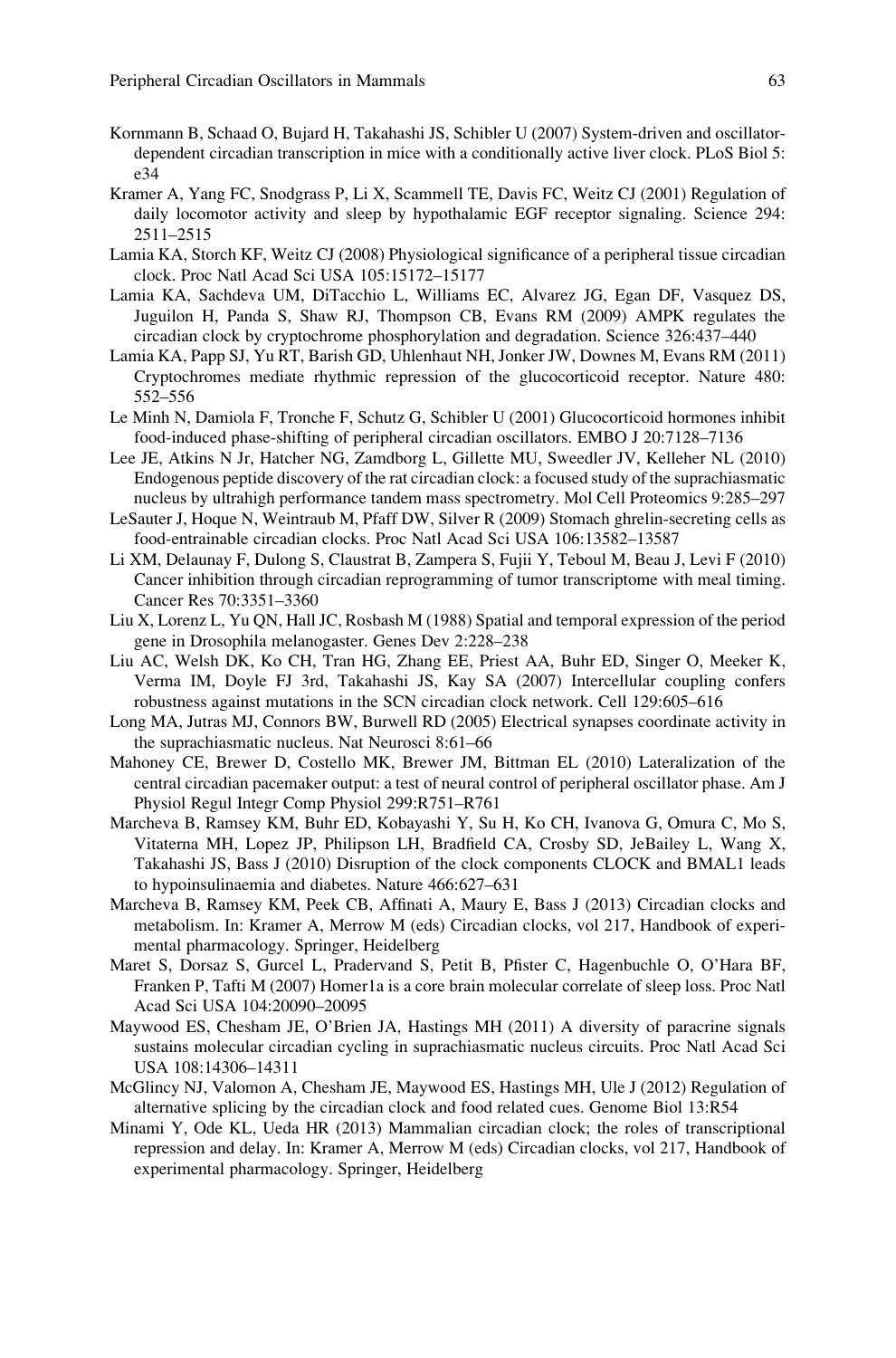- <span id="page-19-0"></span>Minors DS, Waterhouse JM (1982) Circadian rhythms of urinary excretion: the relationship between the amount excreted and the circadian changes. J Physiol 327:39–51
- Morf J, Rey G, Schneider K, Stratmann M, Fujita J, Naef F, Schibler U (2012) Cold-inducible RNA-binding protein modulates circadian gene expression posttranscriptionally. Science 338: 379–383
- Nagoshi E, Saini C, Bauer C, Laroche T, Naef F, Schibler U (2004) Circadian gene expression in individual fibroblasts: cell-autonomous and self-sustained oscillators pass time to daughter cells. Cell 119:693–705
- Nakahata Y, Kaluzova M, Grimaldi B, Sahar S, Hirayama J, Chen D, Guarente LP, Sassone-Corsi P (2008) The NAD+-dependent deacetylase SIRT1 modulates CLOCK-mediated chromatin remodeling and circadian control. Cell 134:329–340
- Nakahata Y, Sahar S, Astarita G, Kaluzova M, Sassone-Corsi P (2009) Circadian control of the NAD+ salvage pathway by CLOCK-SIRT1. Science 324:654–657
- O'Neill JS, Reddy AB (2010) Circadian clocks in human red blood cells. Nature 469:498–503
- O'Neill JS, Maywood ES, Hastings MH (2013) Cellular mechanisms of circadian pacemaking: beyond transcriptional loops. In: Kramer A, Merrow M (eds) Circadian clocks, vol 217, Handbook of experimental pharmacology. Springer, Heidelberg
- Padmanabhan K, Robles MS, Westerling T, Weitz CJ (2012) Feedback regulation of transcriptional termination by the mammalian circadian clock PERIOD complex. Science 337:599–602
- Pagani L, Semenova EA, Moriggi E, Revell VL, Hack LM, Lockley SW, Arendt J, Skene DJ, Meier F, Izakovic J, Wirz-Justice A, Cajochen C, Sergeeva OJ, Cheresiz SV, Danilenko KV, Eckert A, Brown SA (2010) The physiological period length of the human circadian clock in vivo is directly proportional to period in human fibroblasts. PLoS One 5:e13376
- Panda S, Antoch MP, Miller BH, Su AI, Schook AB, Straume M, Schultz PG, Kay SA, Takahashi JS, Hogenesch JB (2002) Coordinated transcription of key pathways in the mouse by the circadian clock. Cell 109:307–320
- Pendergast JS, Niswender KD, Yamazaki S (2011) Tissue-specific function of period3 in circadian rhythmicity. PloS one 7:e30254
- Pendergast JS, Niswender KD, Yamazaki S (2012) Tissue-specific function of period3 in circadian rhythmicity. PLoS One 7:e30254
- Perreau-Lenz S, Kalsbeek A, Garidou ML, Wortel J, van der Vliet J, van Heijningen C, Simonneaux V, Pevet P, Buijs RM (2003) Suprachiasmatic control of melatonin synthesis in rats: inhibitory and stimulatory mechanisms. Eur J Neurosci 17:221–228
- Plautz JD, Kaneko M, Hall JC, Kay SA (1997) Independent photoreceptive circadian clocks throughout Drosophila. Science 278:1632–1635
- Reddy AB (2013) Genome-wide analyses of circadian systems. In: Kramer A, Merrow M (eds) Circadian clocks, vol 217, Handbook of experimental pharmacology. Springer, Heidelberg
- Reddy AB, Karp NA, Maywood ES, Sage EA, Deery M, O'Neill JS, Wong GK, Chesham J, Odell M, Lilley KS, Kyriacou CP, Hastings MH (2006) Circadian orchestration of the hepatic proteome. Curr Biol 16:1107–1115
- Reddy AB, Maywood ES, Karp NA, King VM, Inoue Y, Gonzalez FJ, Lilley KS, Kyriacou CP, Hastings MH (2007) Glucocorticoid signaling synchronizes the liver circadian transcriptome. Hepatology 45:1478–1488
- Reick M, Garcia JA, Dudley C, McKnight SL (2001) NPAS2: an analog of clock operative in the mammalian forebrain. Science 293:506–509
- Reinke H, Saini C, Fleury-Olela F, Dibner C, Benjamin IJ, Schibler U (2008) Differential display of DNA-binding proteins reveals heat-shock factor 1 as a circadian transcription factor. Genes Dev 22:331–345
- Rey G, Cesbron F, Rougemont J, Reinke H, Brunner M, Naef F (2011) Genome-wide and phasespecific DNA-binding rhythms of BMAL1 control circadian output functions in mouse liver. PLoS Biol 9:e1000595
- Ripperger JA, Shearman LP, Reppert SM, Schibler U (2000) CLOCK, an essential pacemaker component, controls expression of the circadian transcription factor DBP. Genes Dev 14: 679–689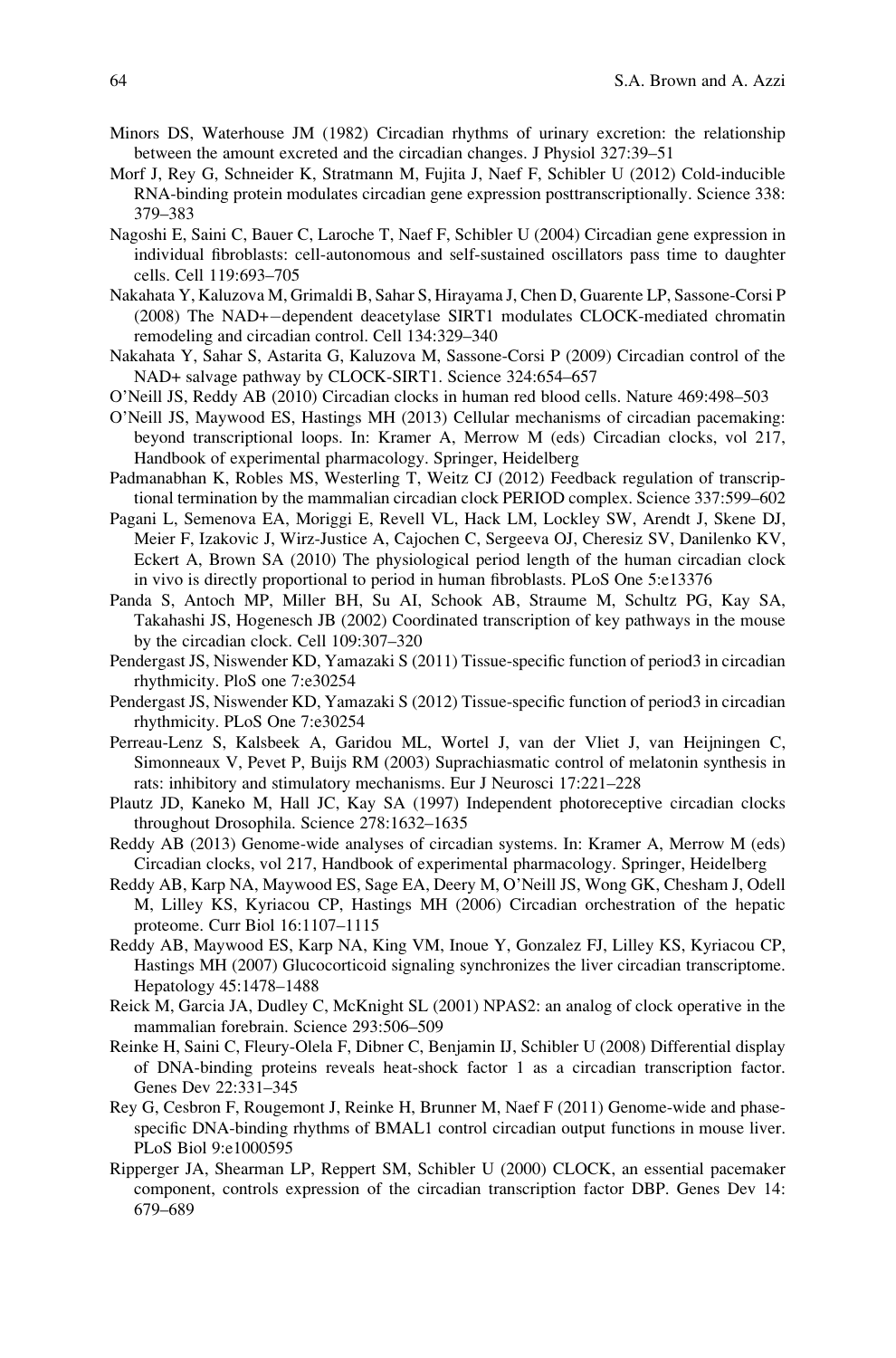- <span id="page-20-0"></span>Roenneberg T, Kantermann T, Juda M, Vetter C, Allebrandt KV (2013) Light and the human circadian clock. In: Kramer A, Merrow M (eds) Circadian clocks, vol 217, Handbook of experimental pharmacology. Springer, Heidelberg
- Rutter J, Reick M, Wu LC, McKnight SL (2001) Regulation of clock and NPAS2 DNA binding by the redox state of NAD cofactors. Science 293:510–514
- Scheer FA, Ter Horst GJ, van Der Vliet J, Buijs RM (2001) Physiological and anatomic evidence for regulation of the heart by suprachiasmatic nucleus in rats. Am J Physiol Heart Circ Physiol 280:H1391–H1399
- Schmutz I, Ripperger JA, Baeriswyl-Aebischer S, Albrecht U (2010) The mammalian clock component PERIOD2 coordinates circadian output by interaction with nuclear receptors. Genes Dev 24:345–357
- Shearman LP, Jin X, Lee C, Reppert SM, Weaver DR (2000) Targeted disruption of the mPer3 gene: subtle effects on circadian clock function. Mol Cell Biol 20:6269–6275
- Shinohara K, Funabashi T, Mitushima D, Kimura F (2000) Effects of gap junction blocker on vasopressin and vasoactive intestinal polypeptide rhythms in the rat suprachiasmatic nucleus in vitro. Neurosci Res 38:43–47
- Silver R, LeSauter J, Tresco PA, Lehman MN (1996) A diffusible coupling signal from the transplanted suprachiasmatic nucleus controlling circadian locomotor rhythms. Nature 382: 810–813
- Slat E, Freeman GM, Herzog ED (2013) The clock in the brain: neurons, glia and networks in daily rhythms. In: Kramer A, Merrow M (eds) Circadian clocks, vol 217, Handbook of experimental pharmacology. Springer, Heidelberg
- Son GH, Chung S, Choe HK, Kim HD, Baik SM, Lee H, Lee HW, Choi S, Sun W, Kim H, Cho S, Lee KH, Kim K (2008) Adrenal peripheral clock controls the autonomous circadian rhythm of glucocorticoid by causing rhythmic steroid production. Proc Natl Acad Sci USA 105: 20970–20975
- Stephan FK, Zucker I (1972) Circadian rhythms in drinking behavior and locomotor activity of rats are eliminated by hypothalamic lesions. Proc Natl Acad Sci USA 69:1583–1586
- Stokkan KA, Yamazaki S, Tei H, Sakaki Y, Menaker M (2001) Entrainment of the circadian clock in the liver by feeding. Science 291:490–493
- Storch KF, Lipan O, Leykin I, Viswanathan N, Davis FC, Wong WH, Weitz CJ (2002) Extensive and divergent circadian gene expression in liver and heart. Nature 417:78–83
- Storch KF, Paz C, Signorovitch J, Raviola E, Pawlyk B, Li T, Weitz CJ (2007) Intrinsic circadian clock of the mammalian retina: importance for retinal processing of visual information. Cell 130:730–741
- Takahashi JS, Menaker M (1979) Physiology of avian circadian pacemakers. Fed Proc 38: 2583–2588
- Teboul M, Grechez-Cassiau A, Guillaumond F, Delaunay F (2009) How nuclear receptors tell time. J Appl Physiol 107:1965–1971
- Tosini G, Menaker M (1996) Circadian rhythms in cultured mammalian retina. Science 272: 419–421
- Trudel E, Bourque CW (2012) Circadian modulation of osmoregulated firing in rat supraoptic nucleus neurons. J Neuroendocrinol 24:577–586
- Tsai JY, Kienesberger PC, Pulinilkunnil T, Sailors MH, Durgan DJ, Villegas-Montoya C, Jahoor A, Gonzalez R, Garvey ME, Boland B, Blasier Z, McElfresh TA, Nannegari V, Chow CW, Heird WC, Chandler MP, Dyck JR, Bray MS, Young ME (2010) Direct regulation of myocardial triglyceride metabolism by the cardiomyocyte circadian clock. J Biol Chem 285:2918–2929
- Tsuchiya Y, Minami I, Kadotani H, Nishida E (2005) Resetting of peripheral circadian clock by prostaglandin E2. EMBO Rep 6:256–261
- Ueda HR, Hayashi S, Chen W, Sano M, Machida M, Shigeyoshi Y, Iino M, Hashimoto S (2005) System-level identification of transcriptional circuits underlying mammalian circadian clocks. Nat Genet 37:187–192